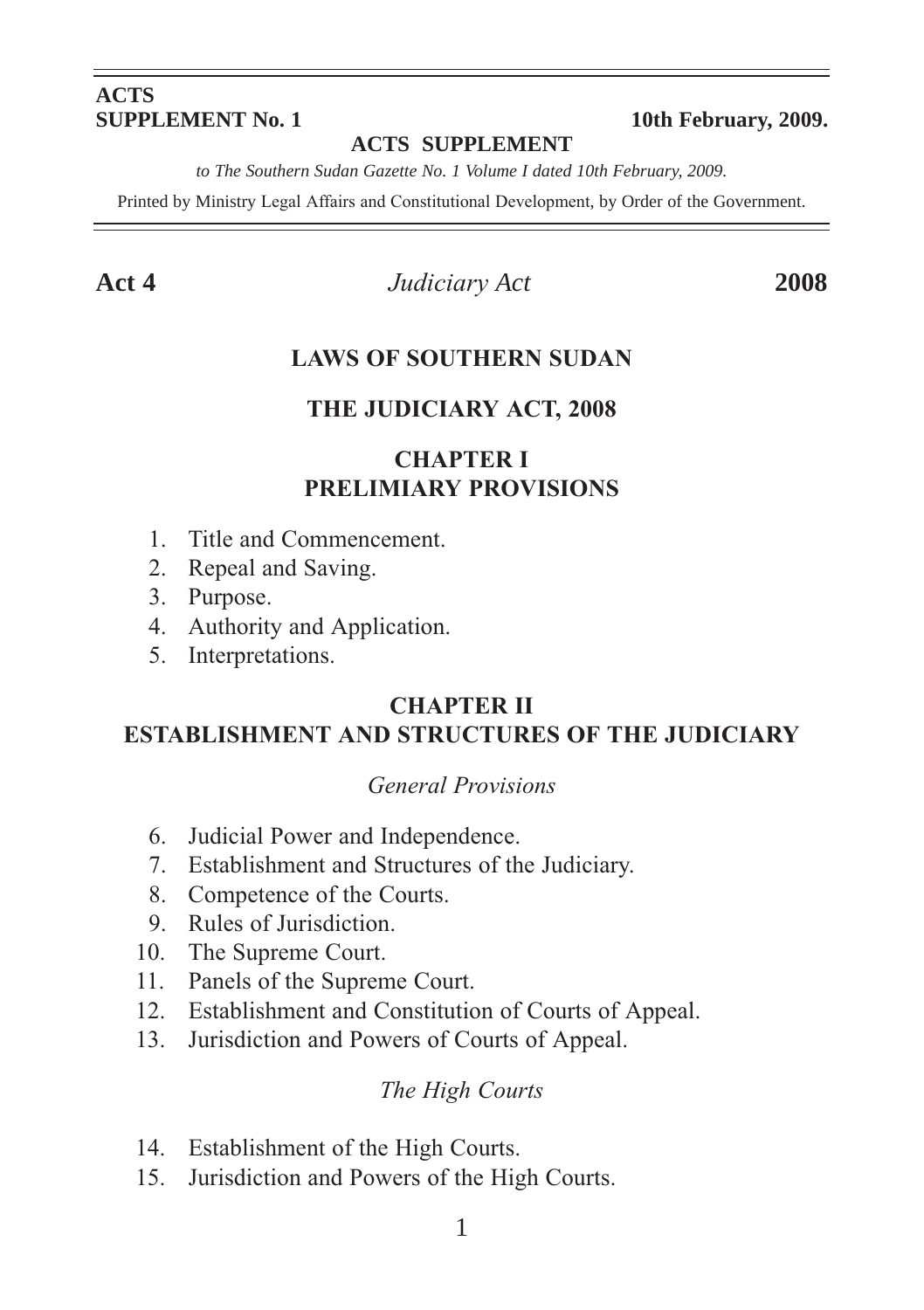- 16. Establishment of County and Payam Courts.
- 17. Grading of the County and Payam Court Judges.
- 18. Jurisdiction of the County and Payam Courts.
- 19. Temporary Grant of Judicial Powers.

#### **CHAPTER III GENERAL CONDITIONS FOR APPOINTMENT TO JUDICIAL POSITIONS**

- 20. General Conditions for Appointment.
- 21. Power to Appoint Justices and Judges.
- 22. Appointment of Justices of the Supreme Court.
- 23. Appointment of Justices of the Courts of Appeal.
- 24. Appointment of High Court Judges.
- 25. Appointment of County and Payam Court Judges.
- 26. Appointment of Judicial Assistants.
- 27. Oath.

#### *Judicial Oath*

28. Prohibition of Engagement in Business Incompatible with the Judicial Office.

#### **CHAPTER IV COURTS ADMINISTRATION**

- 29. Administrative Supervision.
- 30. Delegation of Powers.
- 31. Courts Administration.
- 32. Functions of the Courts Administration.
- 33. Technical Bureau.
- 34. Appointment of Lay Magistrates.
- 35. Support Staff.

#### **CHAPTER V INSPECTION AND EVALUATION OF PERFORMANCE**

- 36. Headquarters and Circuit Committees.
- 37. Functions of the Headquarters Committee.
- 38. Functions of the Circuit Committees.
- 39. Committees Regulations.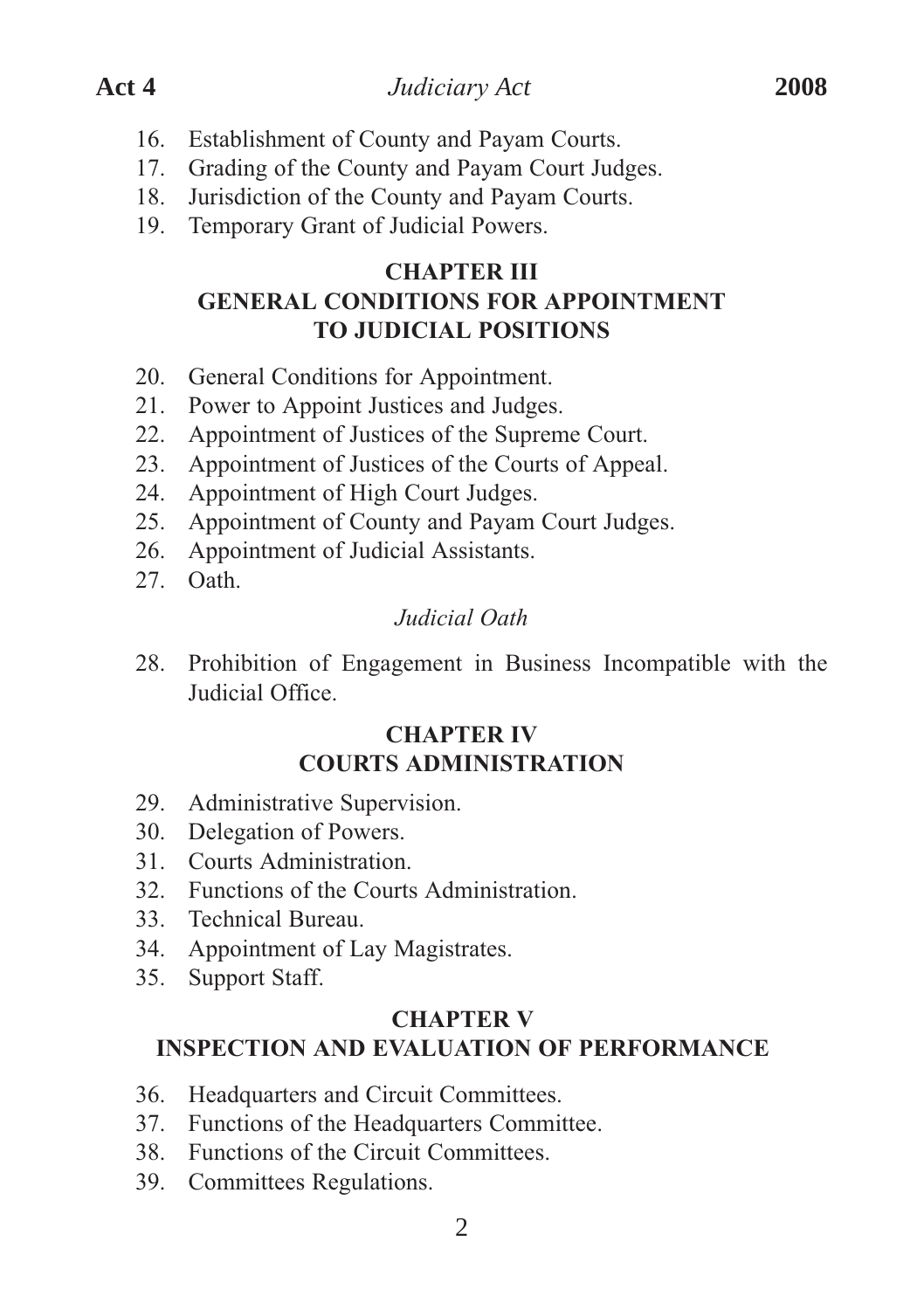#### **CHAPTER VI PROMOTIONS**

- 40. Promotion.
- 41. Notification.
- 42. Seniority of Justices and Judges.

#### **CHAPTER VII**

### **ASSIGNMENT, DEPUTATION, SECONDMENT, TRANSFER AND IMMUNITIES OF JUDGES**

- 43. Assignment.
- 44. Deputation.
- 45. Secondment.
- 46. Transfer.
- 47. Immunity.

# **CHAPTER VIII COMPLAINTS AND DISCIPLINARY MEASURES**

- 48. Complaints Against Justices and Judges.
- 49. Board of Discipline.
- 50. Requirements for Discipline.
- 51. Powers of the President and Deputy President of the Supreme Court.
- 52. Powers of the Board of Discipline to Investigate.
- 53. Procedures of Board of Discipline and its Decision.
- 54. Penalties.
- 55. Confirmation of Board Decision.
- 56. Enforcement of Penalty.
- 57. Effect of Disciplinary Proceedings.
- 58. Lapse of Disciplinary Proceedings

#### *Treatment of Justices and Judges During Investigation or Trial*

- 59. Arrest or Detention.
- 60. Suspension During Investigation or Trial.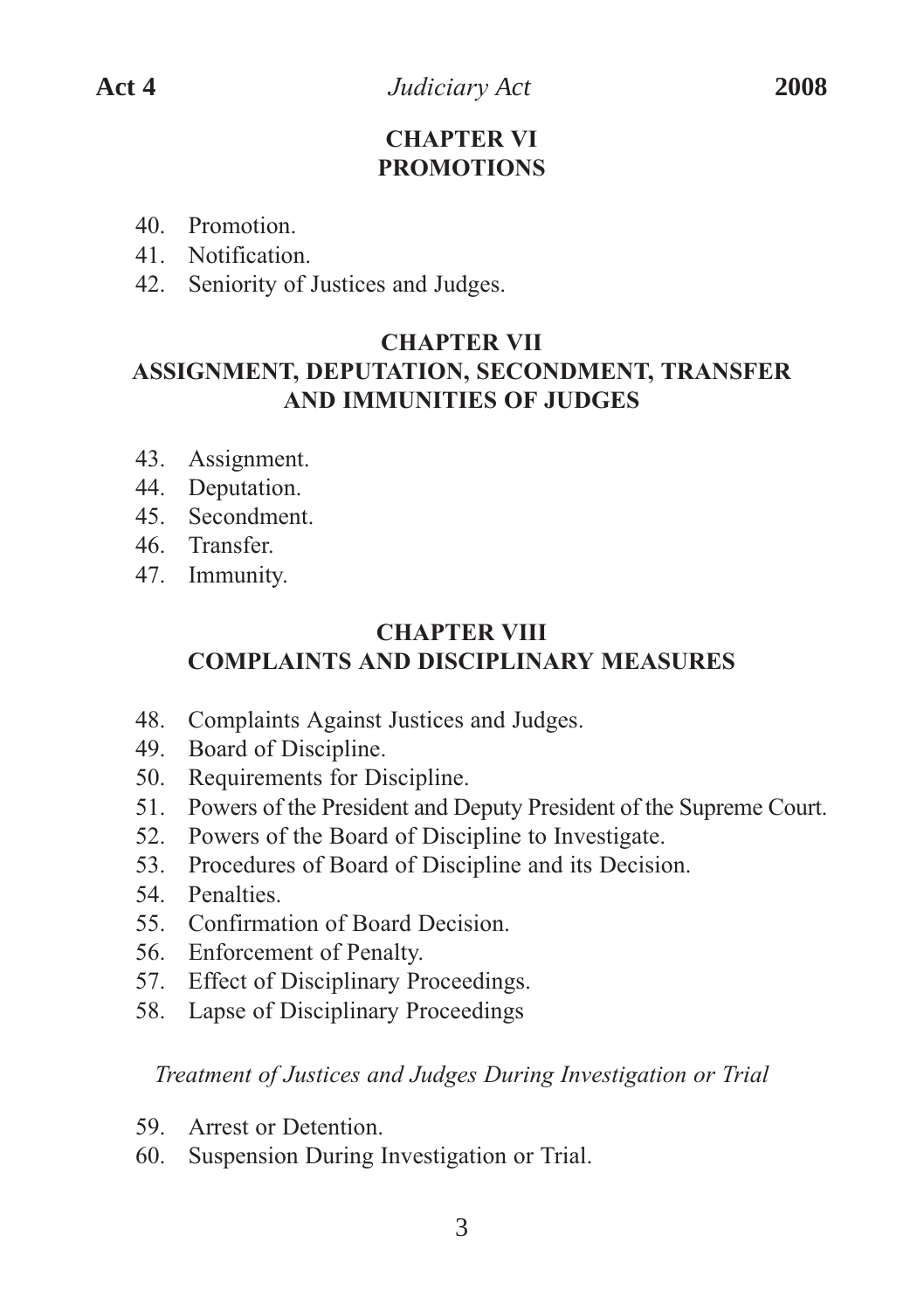#### **CHAPTER IX TERMINATION, RESIGNATIONAND RRTIRREMENT**

- 61. Reasons of Termination of Service.
- 62. Resignation.
- 63. Retirement on Pension.
- 64. Retirement for Medical Reasons.
- 65. Prohibition of Work in Advocacy.

#### **CHAPTER X BENEFITS**

- 66. Annual Leave.
- 67. Leave Without Pay.
- 68. Medical Treatment of Justices or Judges.
- 69. Pensions of Justices and Judges.
- 70. Identity Cards.
- 71. Annual Allowances.
- 72. Additional Retirement Benefits.

#### **CHAPTER XI FINANCIAL PROVISIONS**

- 73. Operational Principle.
- 74. Sources of Funding.
- 75. Bank Accounts.
- 76. Fiscal Year.
- 77. Accounts.
- 78. Audit.
- 79. Circuit Budget.

#### **CHAPTER XII MISCELLANEOUS PROVISIONS**

- 80. Official Seal and Logo.
- 81. Power to Make Rules and Regulations.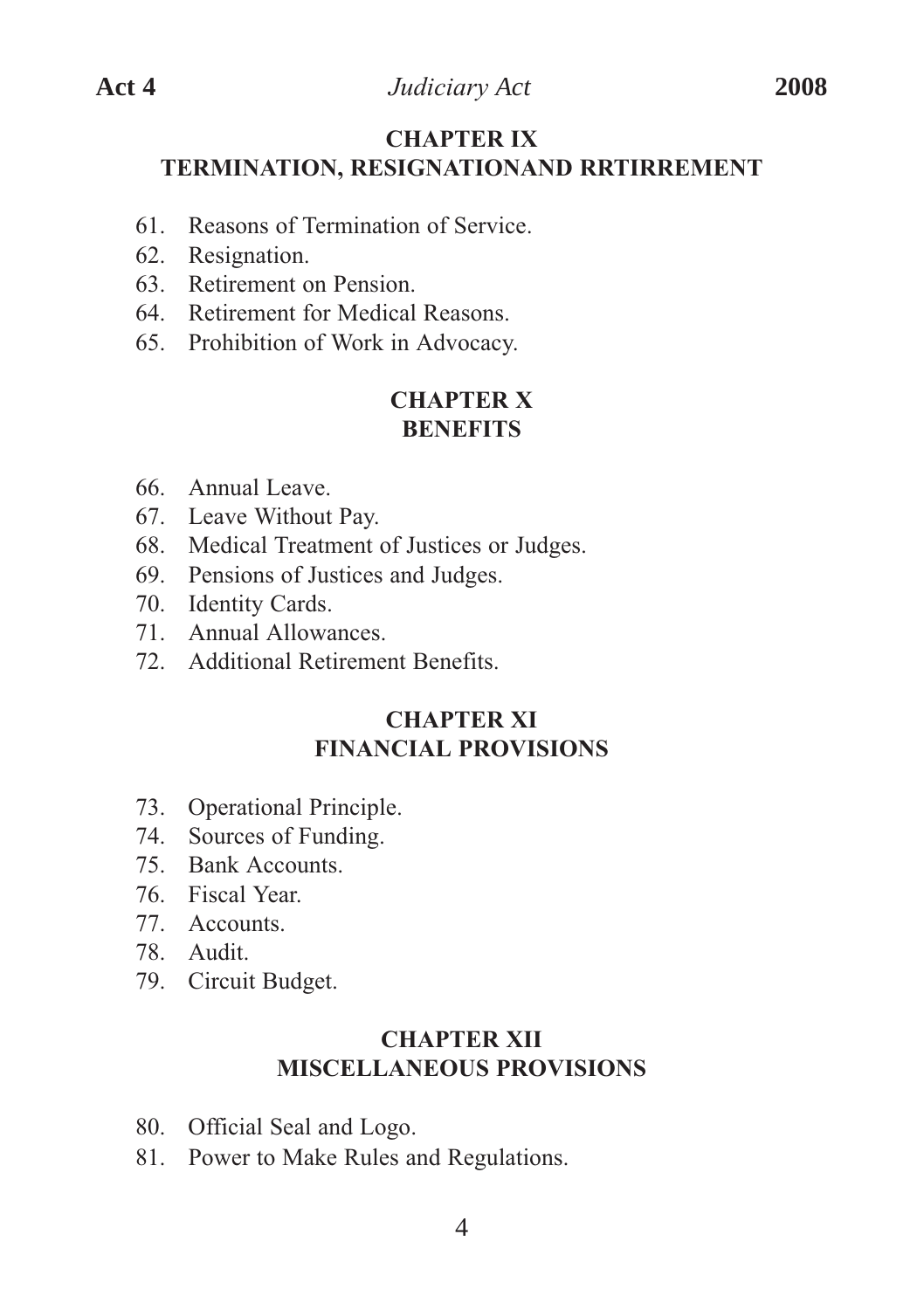#### **LAWS OF SOUTHERN SUDAN**

### **THE JUDICIARY ACT, 2008**

**In accordance with the provisions of Article 59(2) (b) read together with Article 85 (1) of the Interim Constitution of Southern Sudan, 2005 the Southern Sudan Legislative Assembly, with the assent of the President of the Government of Southern Sudan, hereby enact the following:**

# **CHAPTER I PRELIMIARY PROVISIONS**

#### **1. Title and Commencement.**

This Act may be cited as "The Judiciary Act, 2008", *Signed on* and shall come into force on the date of its signature *26th*  by the President. *January, 2008*

### **2. Repeal and Saving.**

The Judiciary Act, 2003, is hereby repealed, and the Judiciary Act, 1986, shall cease to apply and be of no further effect in Southern Sudan; provided that, all proceedings, orders, regulations and appointments taken or made there under, except to the extent they are repealed by or are otherwise inconsistent with the provisions of this Act, shall remain in force or effect, until they are repealed or amended in accordance with the provisions of this Act.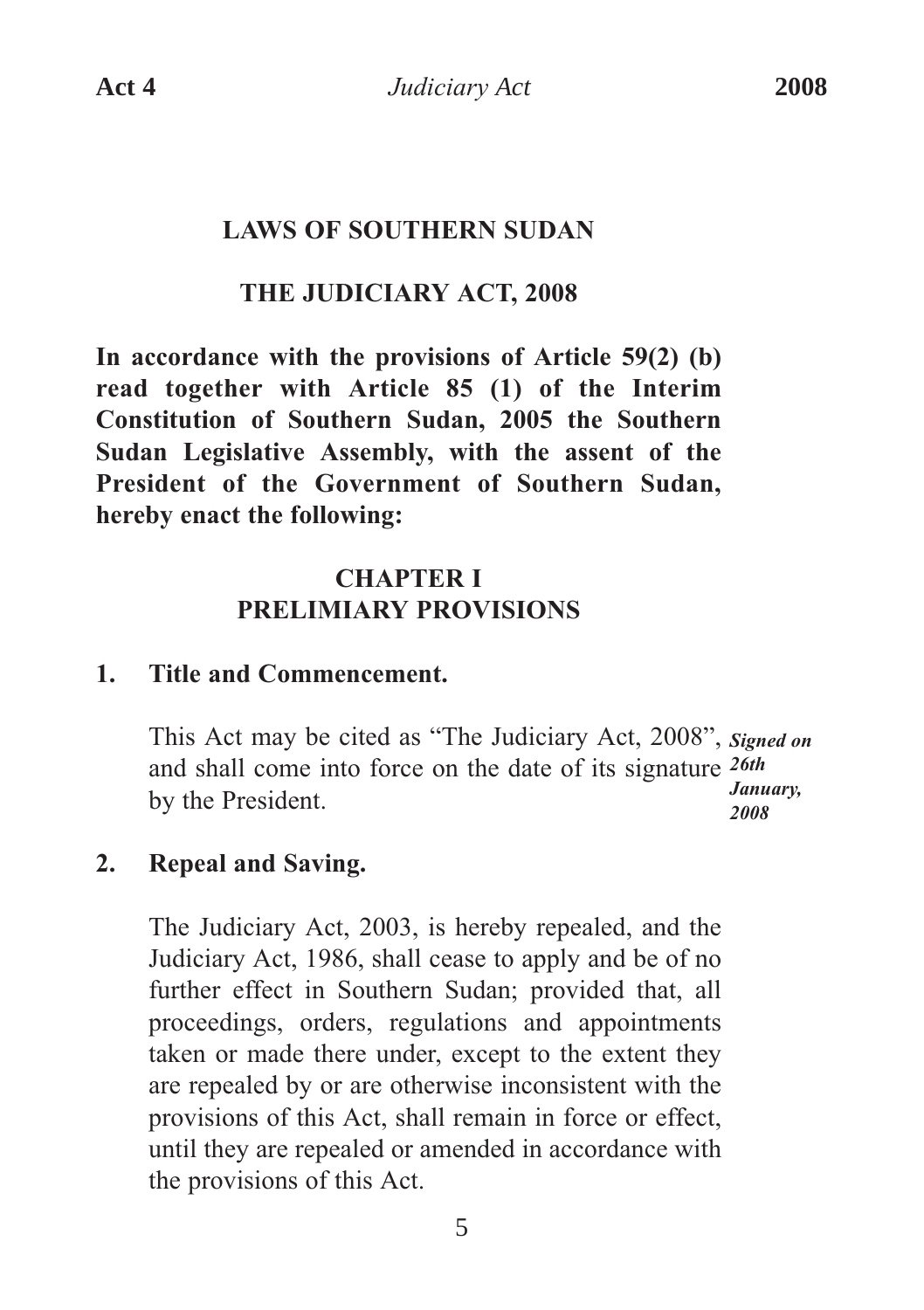#### **3. Purpose.**

Subject to the provisions of Article 126(9) of the Interim Constitution of Southern Sudan, 2005(ICSS), this Act provides for the establishment and governance of the Judiciary of Southern Sudan, and any other issues related thereto.

# **4. Authority and Application.**

- (1) This Act is drafted in accordance with the provisions of Article 126 of the ICSS, which gives GoSS the power to establish an independent Judiciary in Southern Sudan.
- (2) The provisions of this Act shall apply throughout Southern Sudan in all matters related to the Judiciary pending establishment of State Judiciaries in accordance with the provisions of Article 172 (3) of the ICSS.

# **5. Interpretations.**

In this Act, unless the context otherwise requires, the following words and expressions shall bear the meanings assigned to them—

**"Administration"** means the management and supervision of the Courts;

**"Assembly"** means the Southern Sudan Legislative Assembly;

**"Constitution"** means the Interim Constitution of Southern Sudan, 2005 (ICSS);

**"Council"** means the Judicial Service Council, established and governed by the Judicial Service Council Act, 2008;

**"County Courts"** mean the County Courts referred to in Article 127(d) of the ICSS and section 16 of this Act;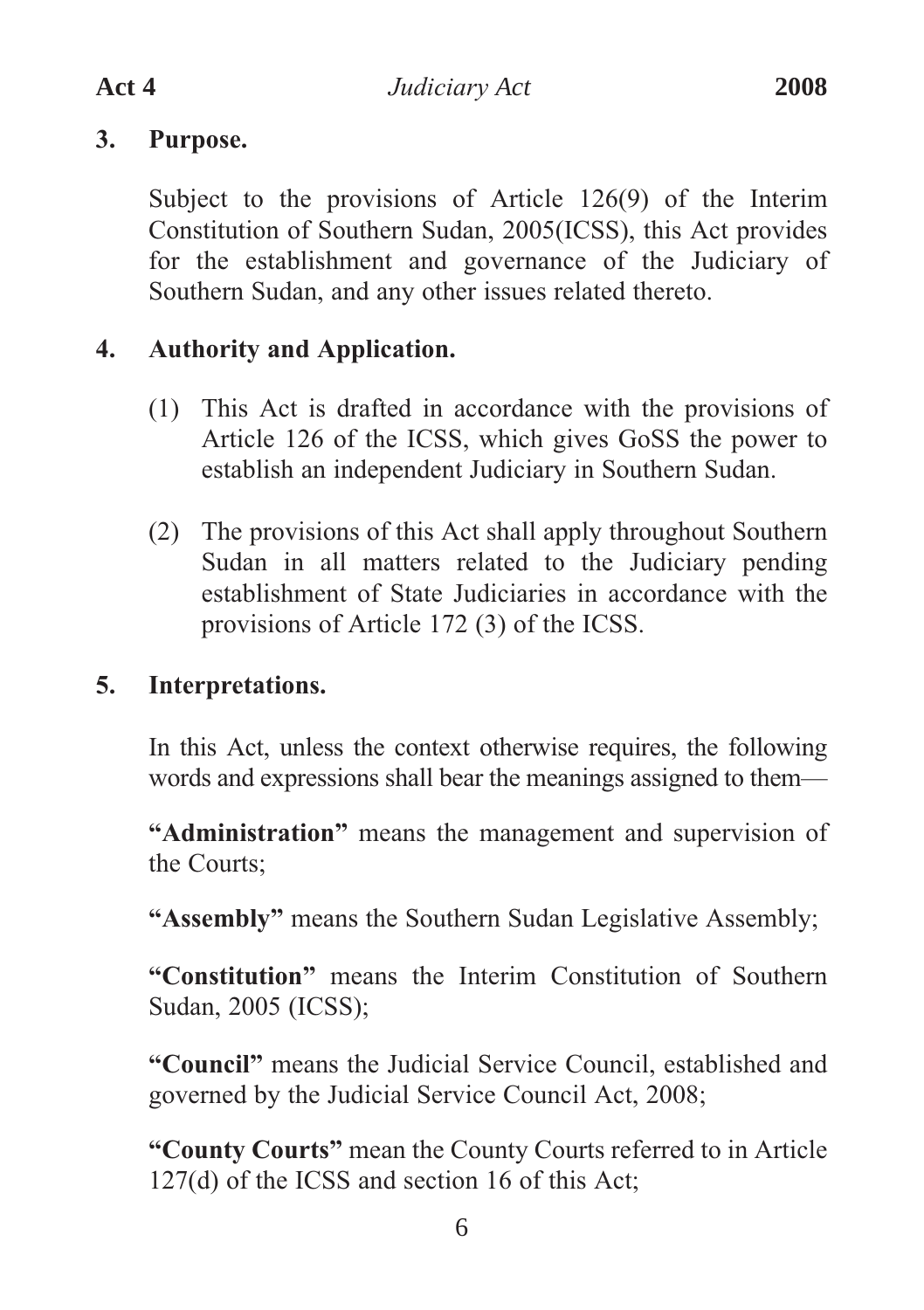**"Courts of Appeal"** mean the second highest Courts in Southern Sudan, which are referred to in Article 127(b) of the ICSS and section 12 of this Act;

**"Circuit"** means High Courts, County Courts and Payam Courts under a Court of Appeal in each of the areas and States of Southern Sudan of the former Bahr-el-Ghazal, Equatoria and Upper Nile regions;

**"Government"** means the Government of Southern Sudan (GoSS);

**"Headquarters Committee"** means the committee established pursuant to section 36 of this Act, to evaluate the performance of Judges up to the level of Justices of the Courts of Appeal;

**"High Courts"** mean the third highest Courts in Southern Sudan, which are referred to in Article 127(c) of the ICSS;

**"Judge"** means a Judge appointed in accordance with the provisions of this Act;

**"Judiciary"** means the Judiciary of Southern Sudan (JoSS);

**"Justice"** refers to a Judge of the Supreme Court or a Court of Appeal;

**"Lay Magistrate"** means a non-lawyer appointed by the President of the Supreme Court to exercise judicial powers;

**"National Constitution"** means the Interim National Constitution 2005, (INC);

**"President"** means the President of the Government of Southern Sudan;

**"President of the Supreme Court"** means the President of Supreme Court of Southern Sudan, and the head of the Judiciary;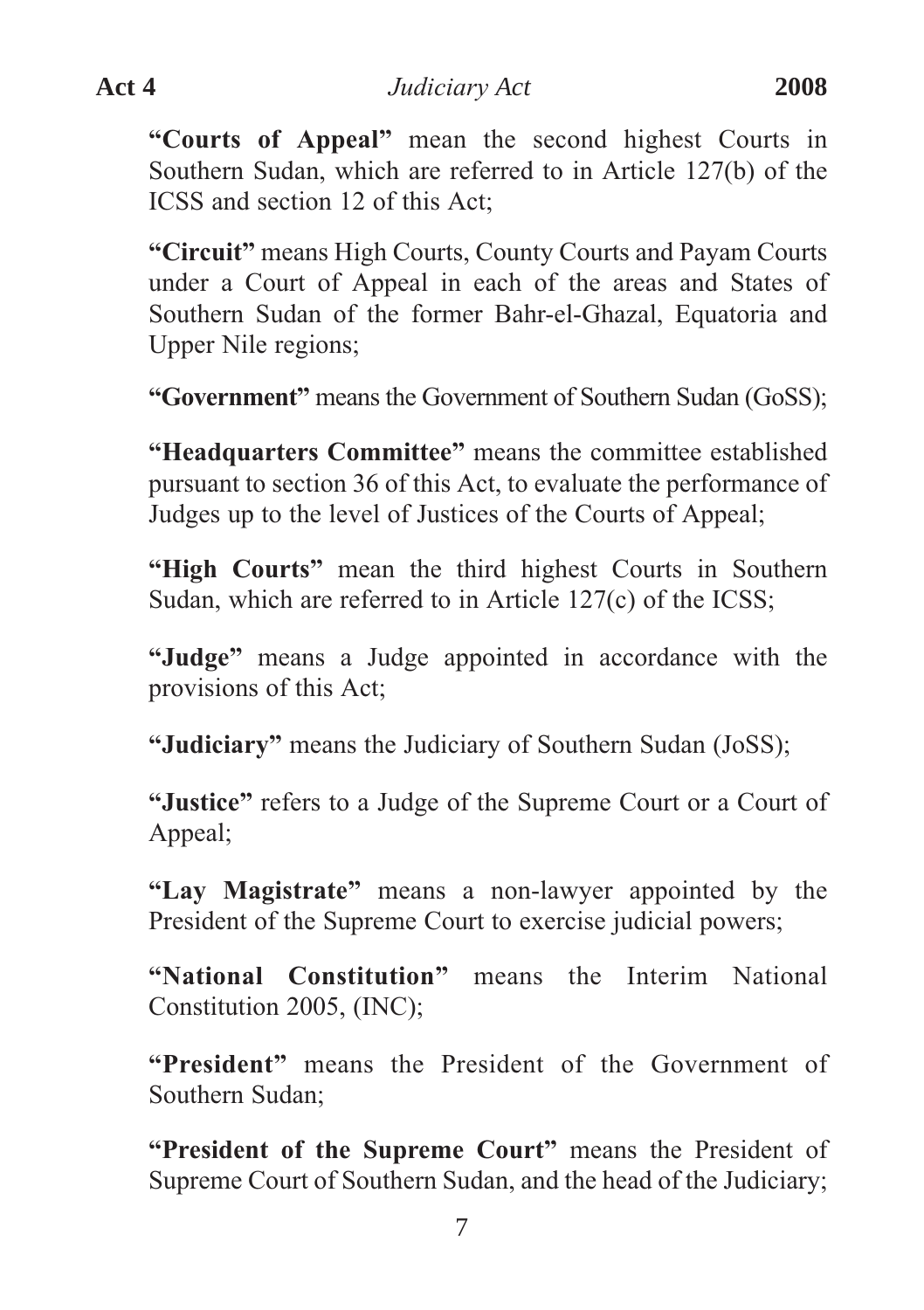**"President of a Court of Appeal"** means the Justice responsible for the administration of a Court of Appeal;

**"President of a High Court"** means the Judge responsible for the administration of a High Court;

**"Public Service laws"** means the laws, regulations and policies on public service as may be in effect from time to time in Southern Sudan;

**"State"** means any of the Southern Sudan States referred to in the ICSS; and

**"Supreme Court"** means the Supreme Court referred to in Article 127(a) of the ICSS, which serves as the Court of last resort and of which members are appointed by the President.

#### **CHAPTER II**

# **ESTABLISHMENT AND STRUCTURES OF THE JUDICIARY**

#### *General Provisions*

#### **6. Judicial Power and Independence.**

- (1) Judicial power in Southern Sudan is vested in an independent organ to be known as "The Judiciary of Southern Sudan" hereinafter referred to as the "Judiciary".
- (2) The Judiciary shall be independent of the Southern Sudan Executive and the Legislature. The President of the Supreme Court, as the head of the Judiciary, shall be answerable to the President of GoSS for the proper functioning and administration of the Judiciary.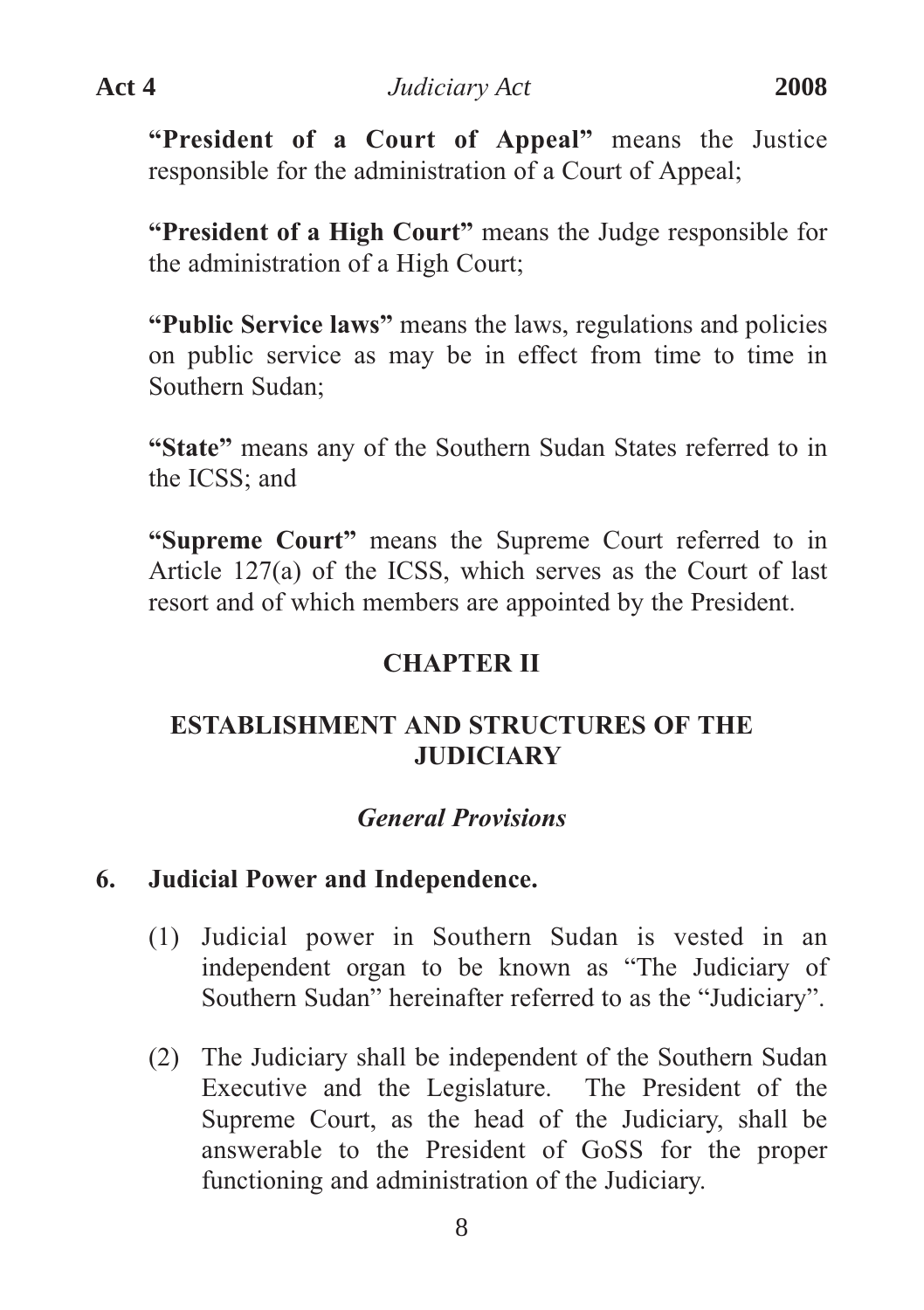(3) The Judiciary shall have an independent financial budget charge on the consolidated fund, approved by the President of the Government of Southern Sudan, on the recommendation of the Council.

### **7. Establishment and Structures of the Judiciary.**

The Judiciary shall be established and structured as follows—

- (a) The Supreme Court;
- (b) The Courts of Appeal;
- (c) The High Courts;
- (d) The County Courts;
- (e) The Payam Courts; and
- (f) Such other Courts or tribunals as deemed necessary to be established in accordance with the provisions of the ICSS and any other law.

# **8. Competence of the Courts.**

Courts shall have competence to determine all disputes and offences as may be submitted thereto in pursuance of the law.

# **9. Rules of Jurisdiction.**

Except as otherwise specifically provided for, in any other law, the rules governing the Jurisdiction of the courts and the procedure to be applied thereto, shall be prescribed by the Codes of Civil procedure and Criminal Procedure Acts as may be in effect from time to time.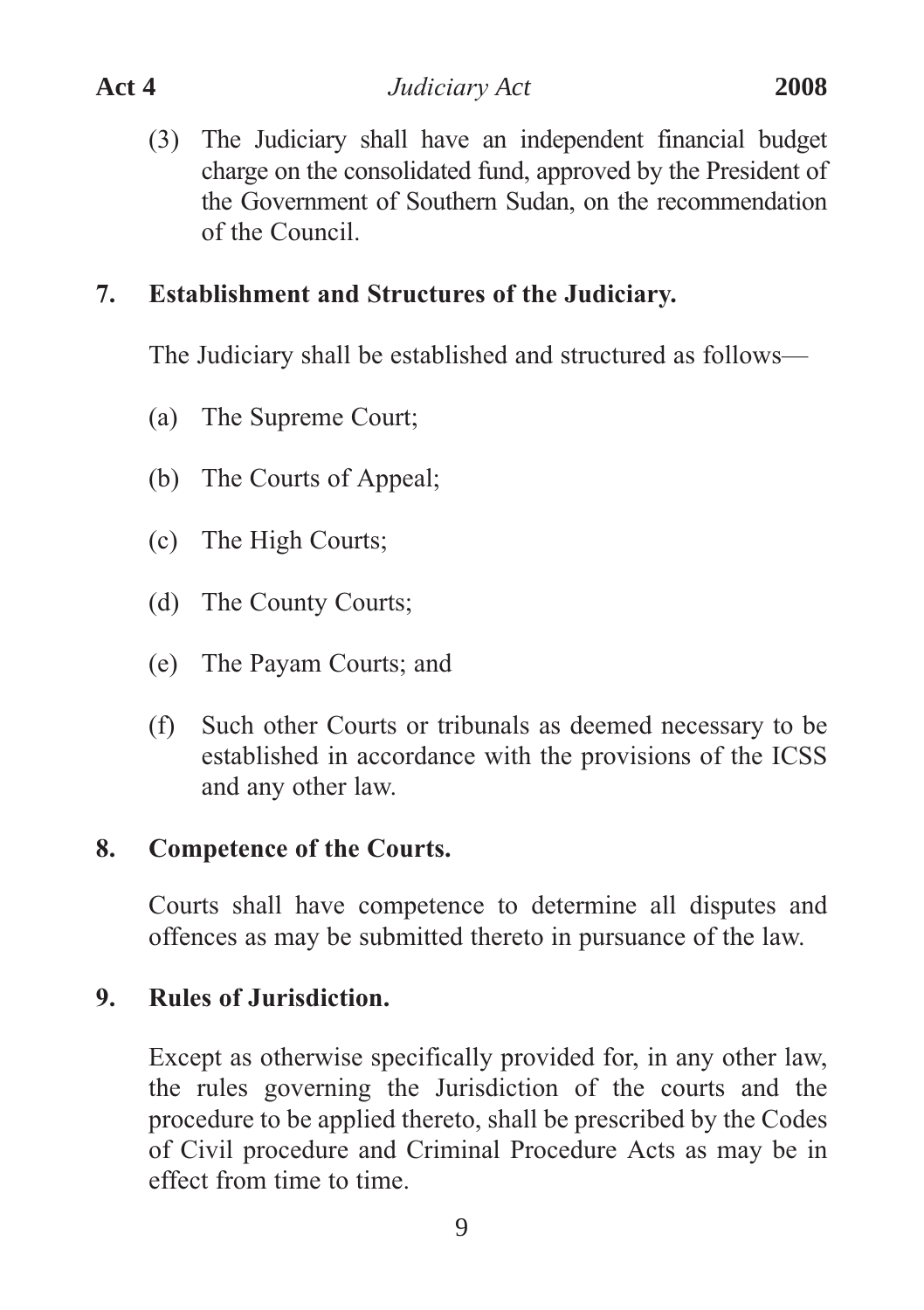# **10. The Supreme Court.**

- (1) The Supreme Court shall consist of the President of the Supreme Court, a Deputy President and five (5) other Justices.
- (2) The President of the Supreme Court shall regulate the functioning and procedures of the Supreme Court and its panels according to the law.
- (3) The seat of the Supreme Court shall be in Juba, but in the performance of its duties, it may sit at any other place within Southern Sudan, as the President of the Supreme Court deems appropriate and necessary.
- (4) The powers and Jurisdiction of the Supreme Court shall be as provided for by Article 130 of the Interim Constitution of Southern Sudan supplemented by the Code of Criminal and Civil Procedure Acts or any other law.

# **11. Panels of the Supreme Court.**

- (1) There shall be established within the Supreme Court, the following Panels—
	- (a) a Constitutional Panel to determine Constitutional matters, the Constitutionality of laws, interpretation of laws and conflict of Jurisdiction;
	- (b) a Criminal Panel to determine appeals and confirmations in criminal matters; and
	- (c) a Civil Panel to determine appeals in civil, commercial and other matters.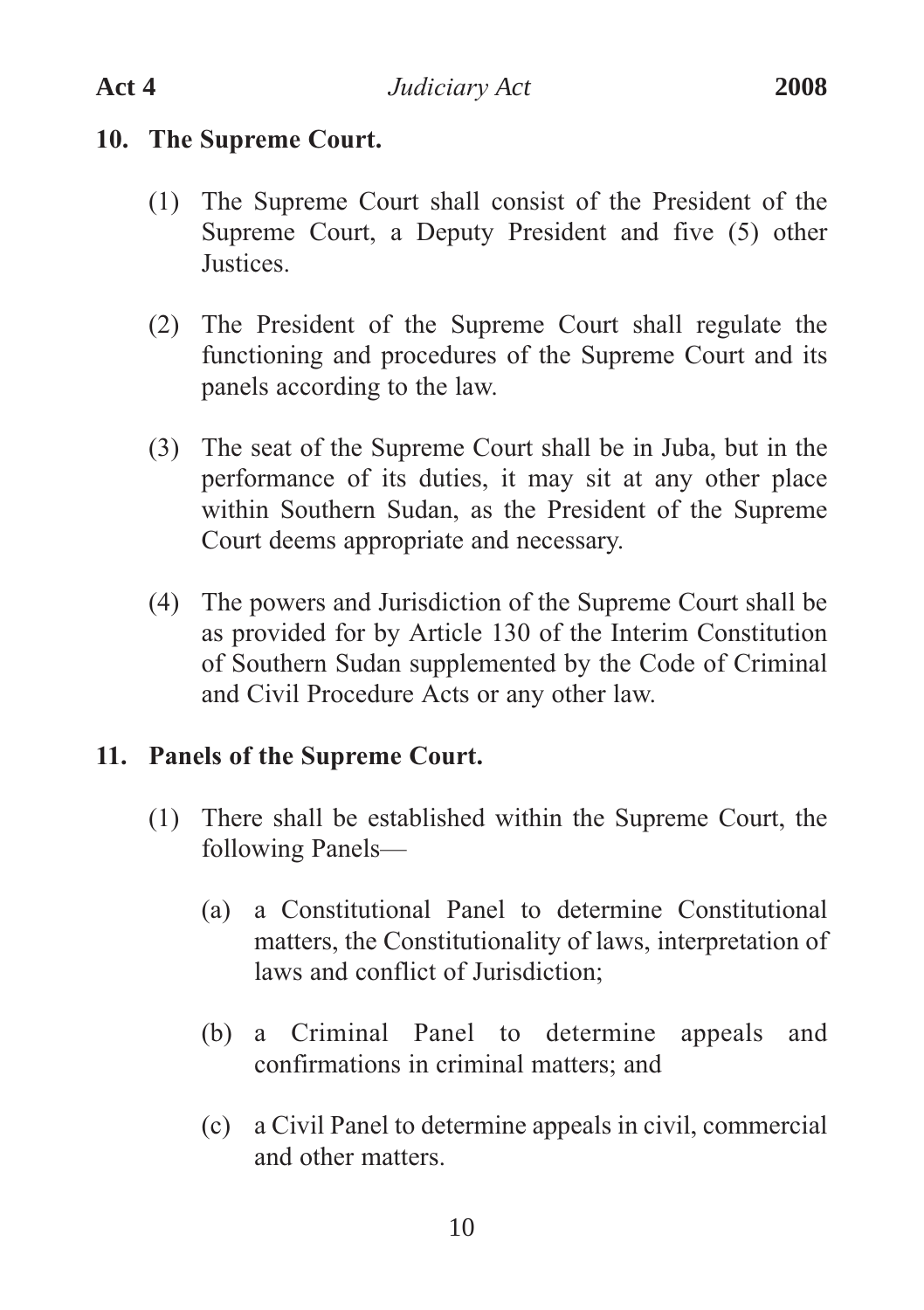- (2) The Constitutional Panel shall be constituted by all Justices of the Supreme Court and presided over by the President of the Supreme Court. In the event a Justice is unable to sit on this Panel, the President of the Supreme Court shall confer powers upon the most senior Justice of the Court of Appeal for that purpose.
- (3) The Criminal and Civil Panels shall consist of three (3) Justices each, and shall be presided over by the President of the Supreme Court, the Deputy President or any other Senior Justice, whom the President of the Supreme Court may authorize.
- (4) Judgements shall be passed by majority decision of the Justices, and the order shall be issued and signed by the Presiding Justice of the Panel.

# **12. Establishment and Constitution of Courts of Appeal.**

- (1) The Courts of Appeal shall be established by warrants of establishment issued by the President of the Supreme Court. The seats of such courts shall be specified in the warrant of establishment of each court.
- (2) a Court of Appeal may, when necessary, sit at any place within its Jurisdiction in accordance with a decision made by its President.
- (3) a Court of Appeal shall consist of the President of the Court of Appeal and other Justices not exceeding four.

# **13. Jurisdiction and Powers of Courts of Appeal.**

(1) Appeals shall lie to the Courts of Appeal against decisions of the High Courts within their Jurisdictions.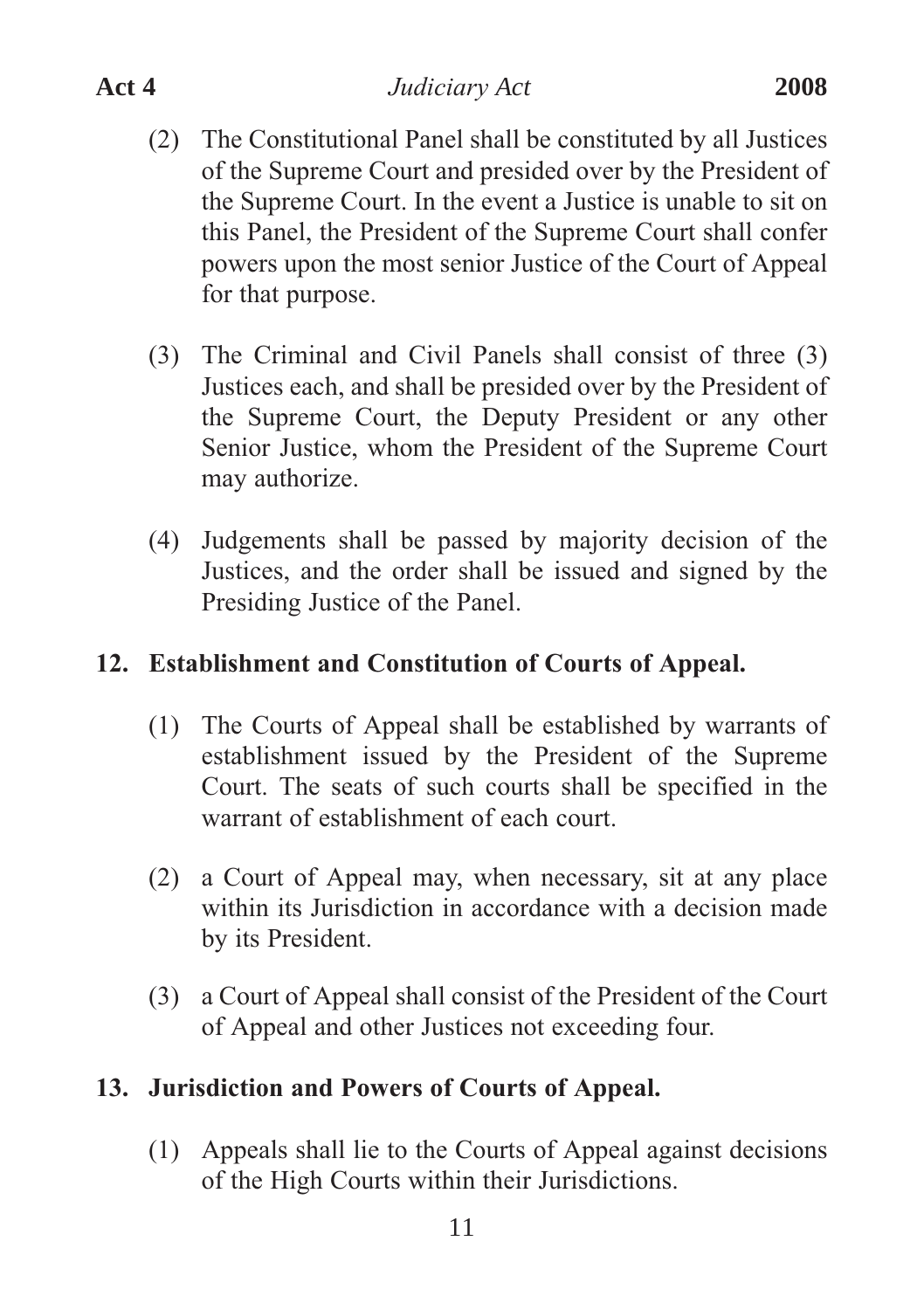- (2) a President of a Court of Appeal shall constitute panels of at least three (3) Justices, each of which shall be presided over by the most senior Justice.
- (3) Judgements of the Court of Appeal shall be determined by majority decision of Justices, and the order shall be issued and signed by the presiding Justice.
- (4) The President of the Court of Appeal shall have the power of administrative supervision over the courts within his or her jurisdiction.

# *The High Courts*

# **14. Establishment of the High Courts.**

- (1) There shall be established, by warrants issued by the President of the Supreme Court, one High Court in each of the ten States of Southern Sudan.
- (2) The High Court, which is the highest Court in the State, shall consist of the President of the High Court and two other Judges.
- (3) The Seat of the High Court shall be in the capital of the State, the President of the High Court may, when necessary, convene the Court at any other place within its jurisdiction.

### **15. Jurisdiction and Powers of the High Courts.**

- (1) A High Court shall have the powers and jurisdiction specified in the Codes of Civil Procedure and Criminal Procedure Acts.
- (2) A High Court Judge sitting alone shall try cases with the exception of criminal cases that may require special composition.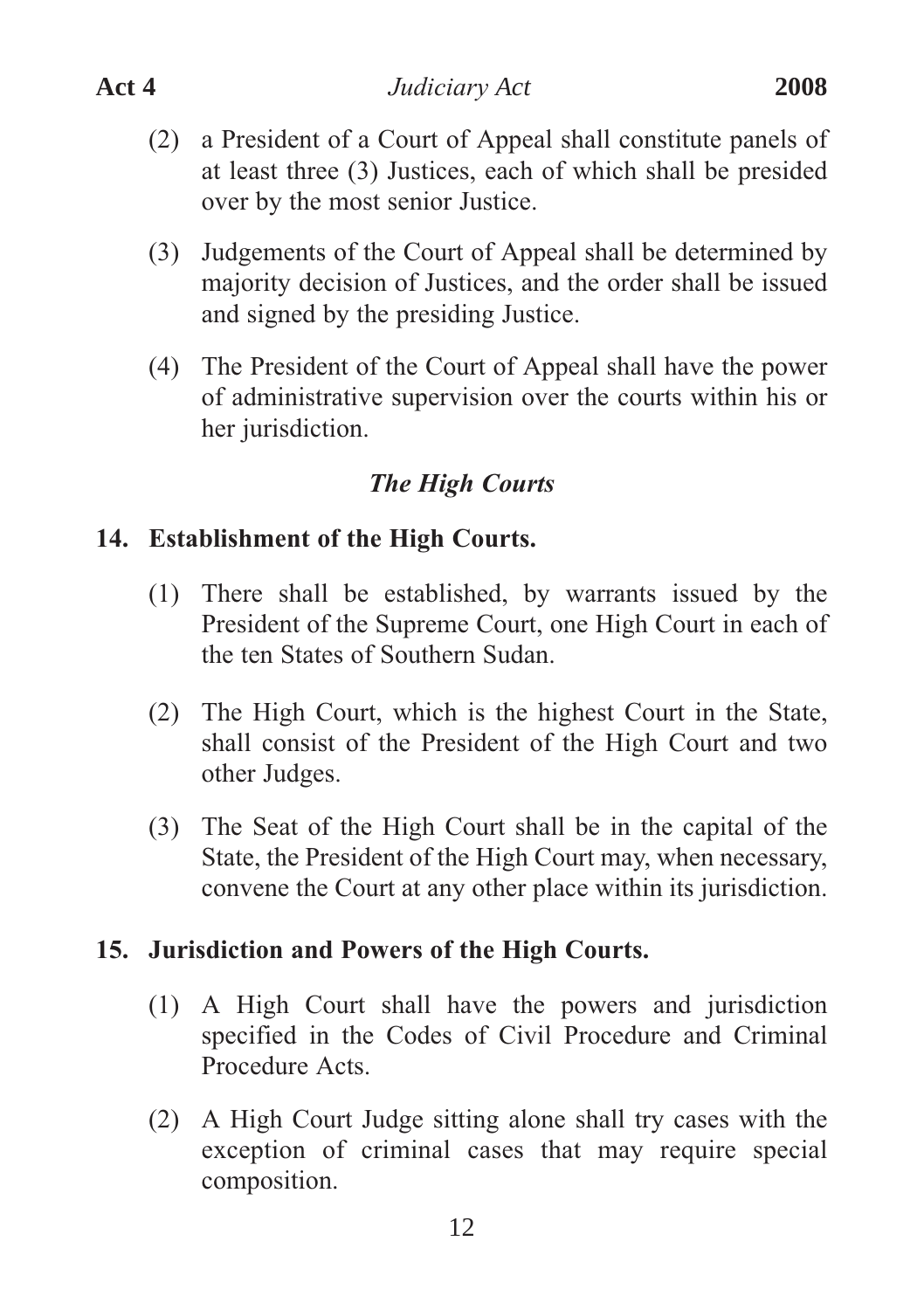- (3) The President of a High Court shall have the power of administrative supervision over the Courts within his or her Jurisdiction, he or she shall be answerable to the Governor of the State for the performance and administration of the State Judiciary.
- (4) The High Court shall exercise appellate jurisdiction as a panel of three Judges, presided over by the President or any other senior High Court Judge.

### **16. Establishment of County and Payam Courts.**

The President of the Supreme Court shall by warrants establish County and Payam Courts.

# **17. Grading of the County and Payam Court Judges.**

County and Payam Court Judges shall consist of the followings—

- (a) First Grade;
- (b) Second Grade; and
- (c) Third Grade.

### **18. Jurisdiction of the County and Payam Courts.**

- (1) The County Court of the First Grade Judge shall have original and appellate jurisdiction as specified by the Codes of Civil Procedure and Criminal Procedure as may be in effect from time to time, and in any other law.
- (2) The County Court of second Grade Judge shall have original Jurisdiction as specified by the Codes of Civil and Criminal Procedure as may be in effect from time to time and in any other law.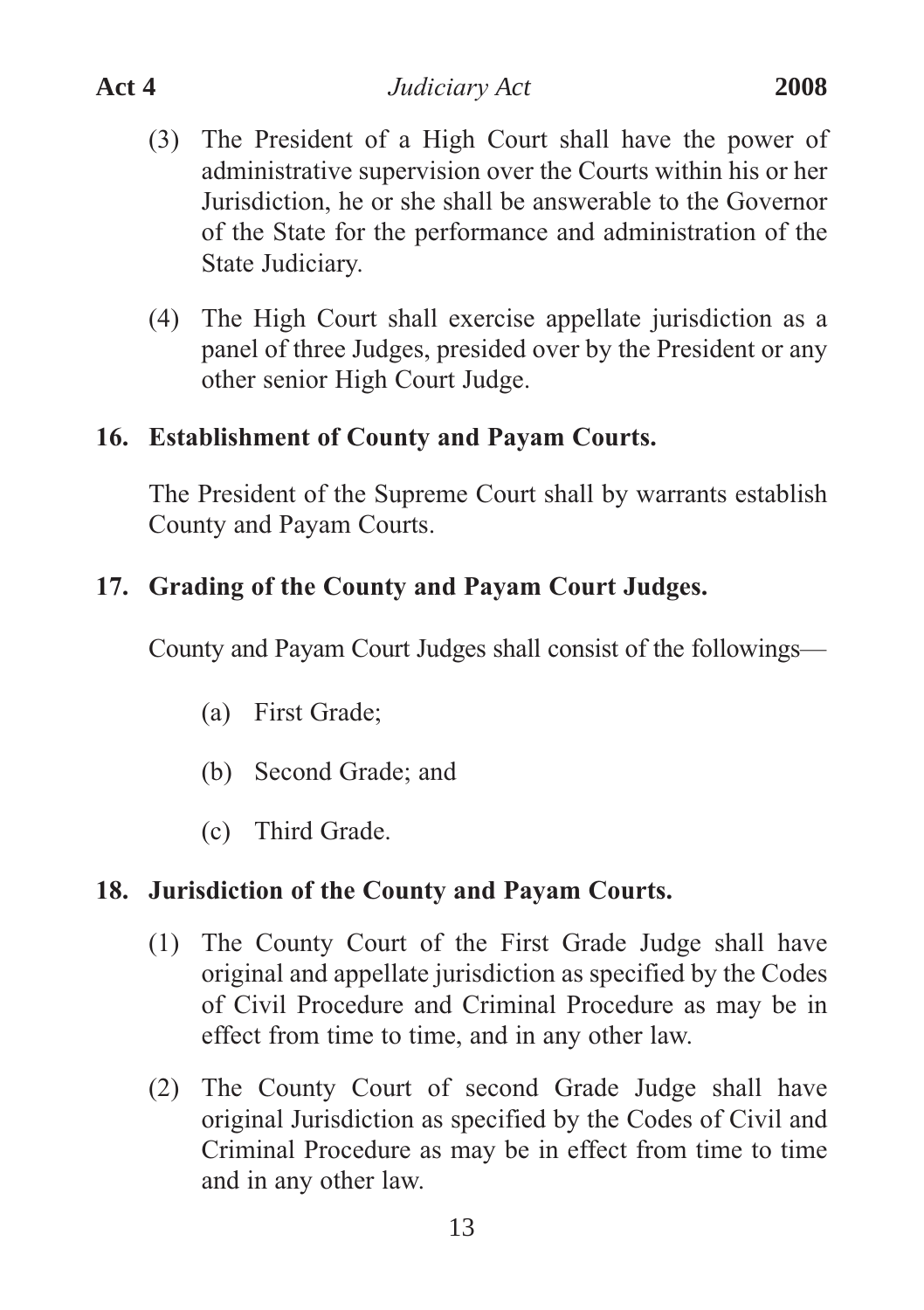- (3) The Payam Court shall have original Jurisdiction as specified by the Codes of Civil and Criminal Procedure as may be in force from time to time and in any other law.
- (4 ) The seat of the County Court shall be in the County Headquarters or in any other place within its Jurisdiction.
- (5) The seat of the Payam Court shall be in the Payam Headquarters or any other place within its Jurisdiction.

#### **19. Temporary Grant of Judicial Powers.**

The President of the Supreme Court shall have the power to grant temporary judicial powers to any Judge or person for a specified period and may renew such powers from time to time.

#### **CHAPTER III**

# **GENERAL CONDITIONS FOR APPOINTMENT TO JUDICIAL POSITIONS**

#### **20. General Conditions for Appointment.**

Any person appointed to a judicial position—

- (a) shall be a Sudanese citizen;
- (b) shall be of sound mind;
- (c) shall be a holder of at least LLB Degree or its equivalent qualification in law from a recognized University or higher institution of law;
- (d) shall not be less than—
	- (i) twenty-five years of age if the appointment is to a County or Payam Court;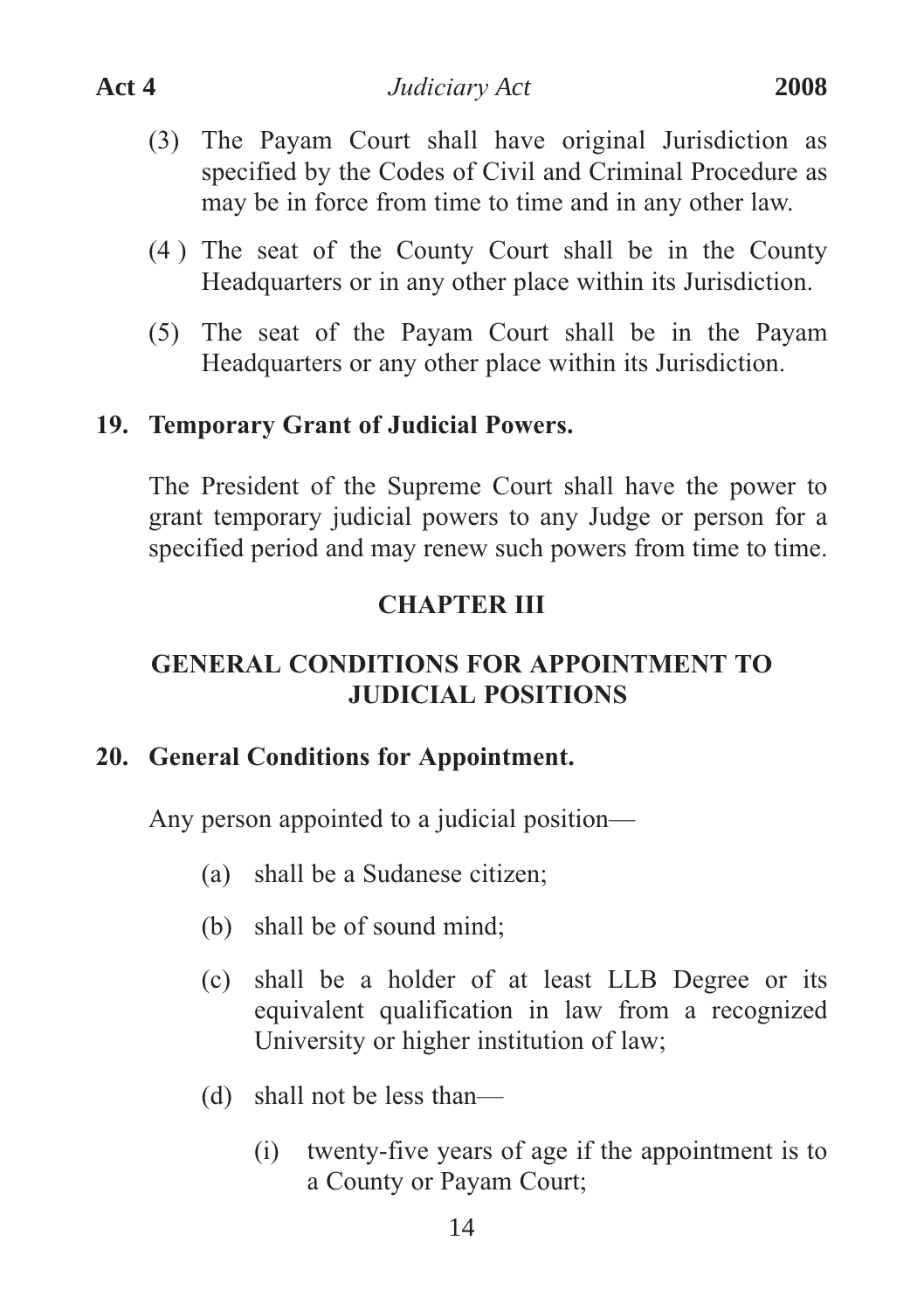- (ii) thirty five years of age if the appointment is to a High Court or a Court of Appeal; or
- (iii) forty five years of age if the appointment is to the Supreme Court, and
- (e) should not have been convicted by a competent Court of an offence involving dishonesty or moral turpitude, not withstanding the fact of being subsequently pardoned.

#### **21. Power to Appoint Justices and Judges.**

- (1) Each of the following shall be appointed by the President of GoSS, having regard to competence, integrity, credibility and impartiality as provided for in the ICSS and this Act—
	- (a) the President of the Supreme Court;
	- (b) the Deputy President of the Supreme Court;
	- (c) the Justices of the Supreme Court;
	- (d) the Presidents of the Courts of Appeal; and
	- (e) the Justices of the Court of Appeal.
- (2) The Council shall make recommendations to the President with respect to the appointments set forth in subsection  $(1)$ , above.
- (3) Judges of the High Courts, County and Payam Courts shall be appointed by the President on recommendation of the President of the Supreme Court of Southern Sudan.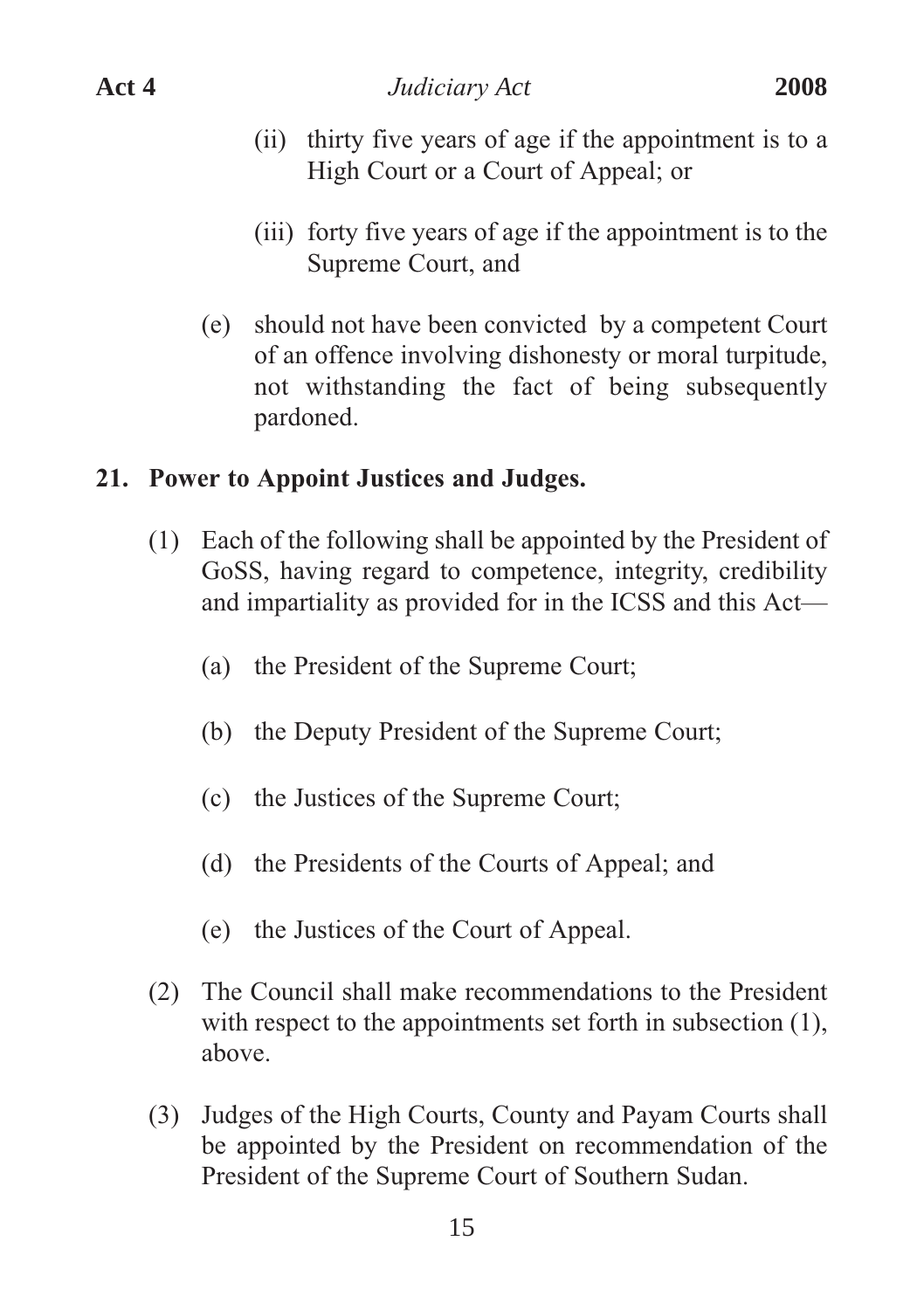- (iii) from among the advocates with experience or practice in the legal profession for a period not less than fifteen years; and
- (iv) from members of the law teaching staff, at a recognized university, or its equivalent on condition that they should have actually taught law for a period not less than eighteen years.

# **22. Appointment of Justices of the Supreme Court.**

- (1) The appointment of the President, Deputy President and Justices of the Supreme Court shall be subject to approval by two-thirds majority of all members of the Assembly.
- (2) Subject to the provisions of sections 20 and 21 of this Act, appointment of the Justices of the Supreme Court shall be as follows—
	- (a) by selection from among Justices of the Courts of Appeal;
	- (b) by appointment from outside the Judiciary as follows—
		- (i) from among the former Justices of the Supreme Court or the Court of Appeal; provided that, the conditions under which his or her prior appointment had been terminated are not inconsistent with his or her judicial integrity;
		- of Legal Affairs and Constitutional Development or from the National Ministry of Justice, with experience of not less than fifteen years in these Ministries;

(ii) from among the Legal Counsels at the Ministry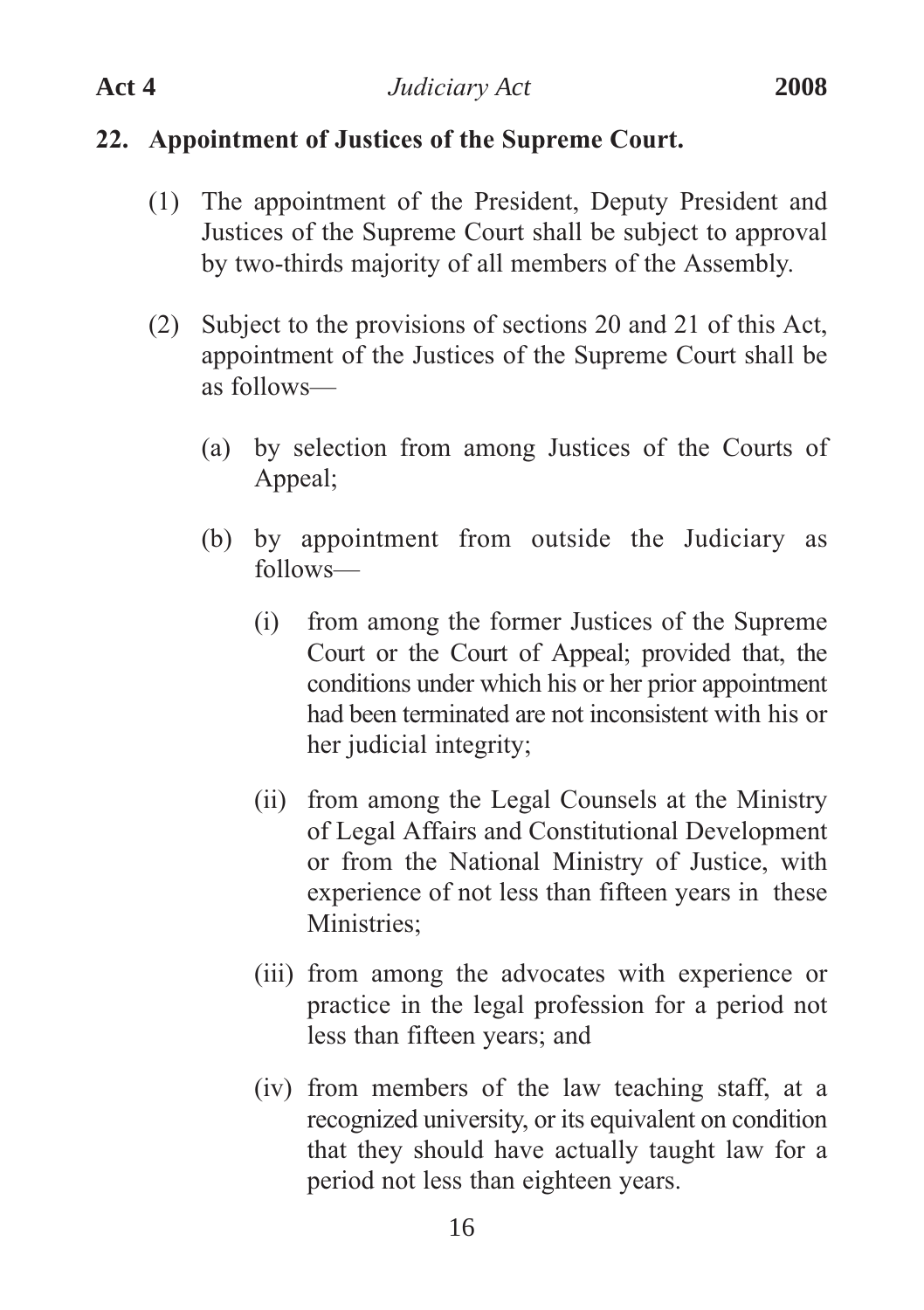# **23. Appointment of Justices of the Courts of Appeal.**

The appointment of Justices of the Courts of Appeal shall be as follows—

- (a) by promotion from among the Judges of the High Courts; or
- (b) by appointment from outside the Judiciary as follows;
	- (i) from former Judges who have held the post of a Judge of a Court of Appeal or High Court; provided that, the conditions under which his or her previous service was terminated are not inconsistent with his or her judicial integrity;
	- (ii) from Legal Counsels at the Ministry of Legal Affairs and Constitutional Development or from Legal Counsels in the National Ministry of Justice, with experience of not less than thirteen years in those Ministries;
	- (ii) from advocates; provided that they should have actually practised advocacy for a period of at least thirteen years; and
	- (iv) from members of the teaching staff of a recognised university or its equivalent, provided that they should have taught law for a period of at least fifteen years.

# **24. Appointment of High Court Judges.**

The High Court Judges shall be appointed as follows—

(a) by promotion from County Court Judges of First Grade;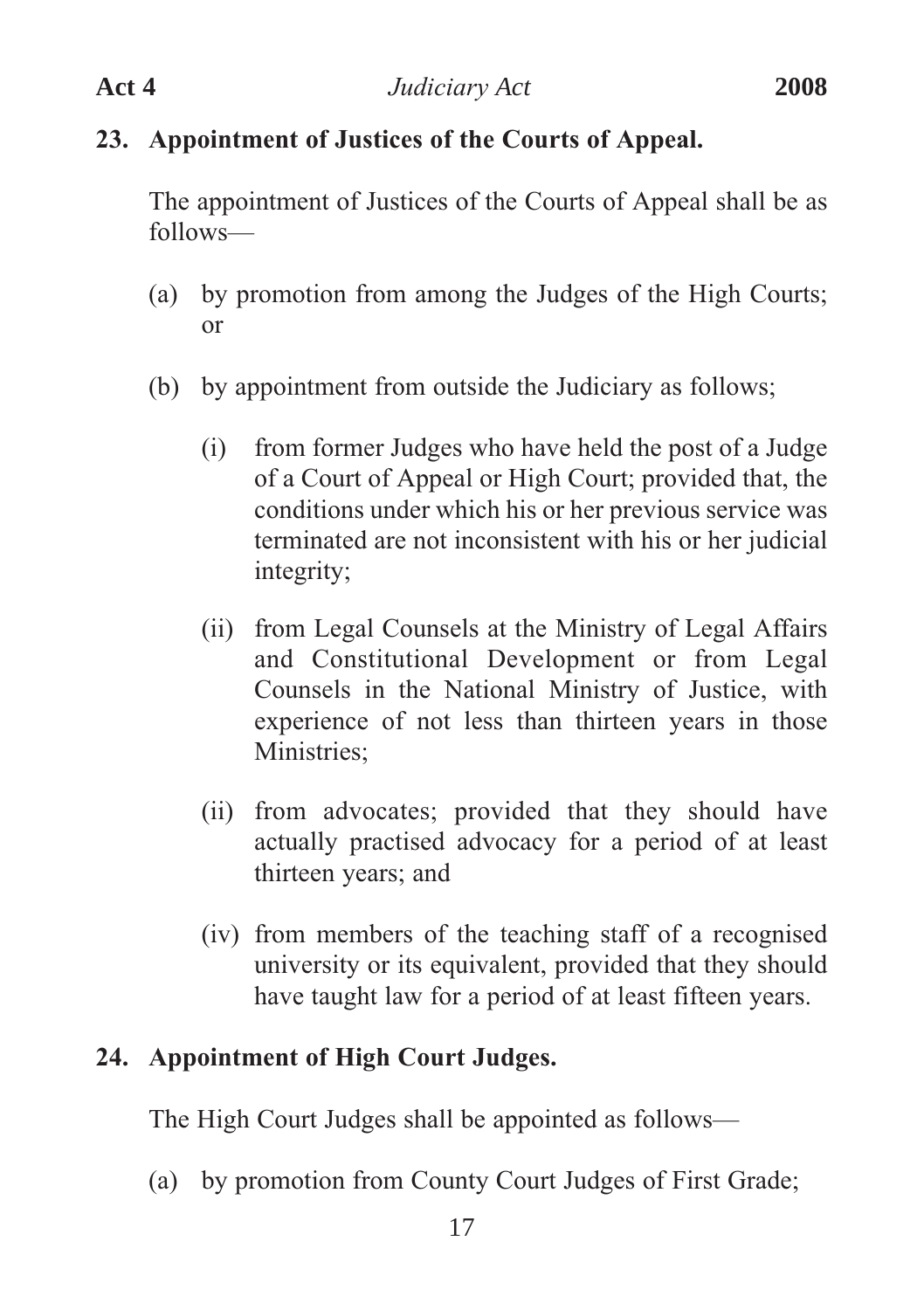- (b) by appointment from outside the Judiciary as follows—
	- (i) from former Judges who have held the post of a High Court Judge and County Court Judges of First Grade; provided that, the conditions under which his or her service was terminated were not inconsistent with their judicial integrity;
	- (ii) from Legal Counsels from the Ministry of Legal Affairs and Constitutional Development or from Legal Counsels in the National Ministry of Justice, with experience of at least ten years, in these Ministries;
	- (iii) from advocates, with an experience of practice for a period not less than ten years; and
	- (iv) from members of the teaching staff of a recognized university, or its equivalent, on condition that they should have taught law for a period not less than twelve years.

### **25. Appointment of County and Payam Court Judges.**

The County and Payam Court Judges shall be appointed as follows—

- (a) by promotion within the Judiciary from—
	- (i) a County Court Judge of Second Grade to County Court Judge of First Grade;
	- (ii) from a Payam Court Judge to a County Court Judge of second grade; and
	- (iii) from Judicial Assistant to a Payam Court Judge; and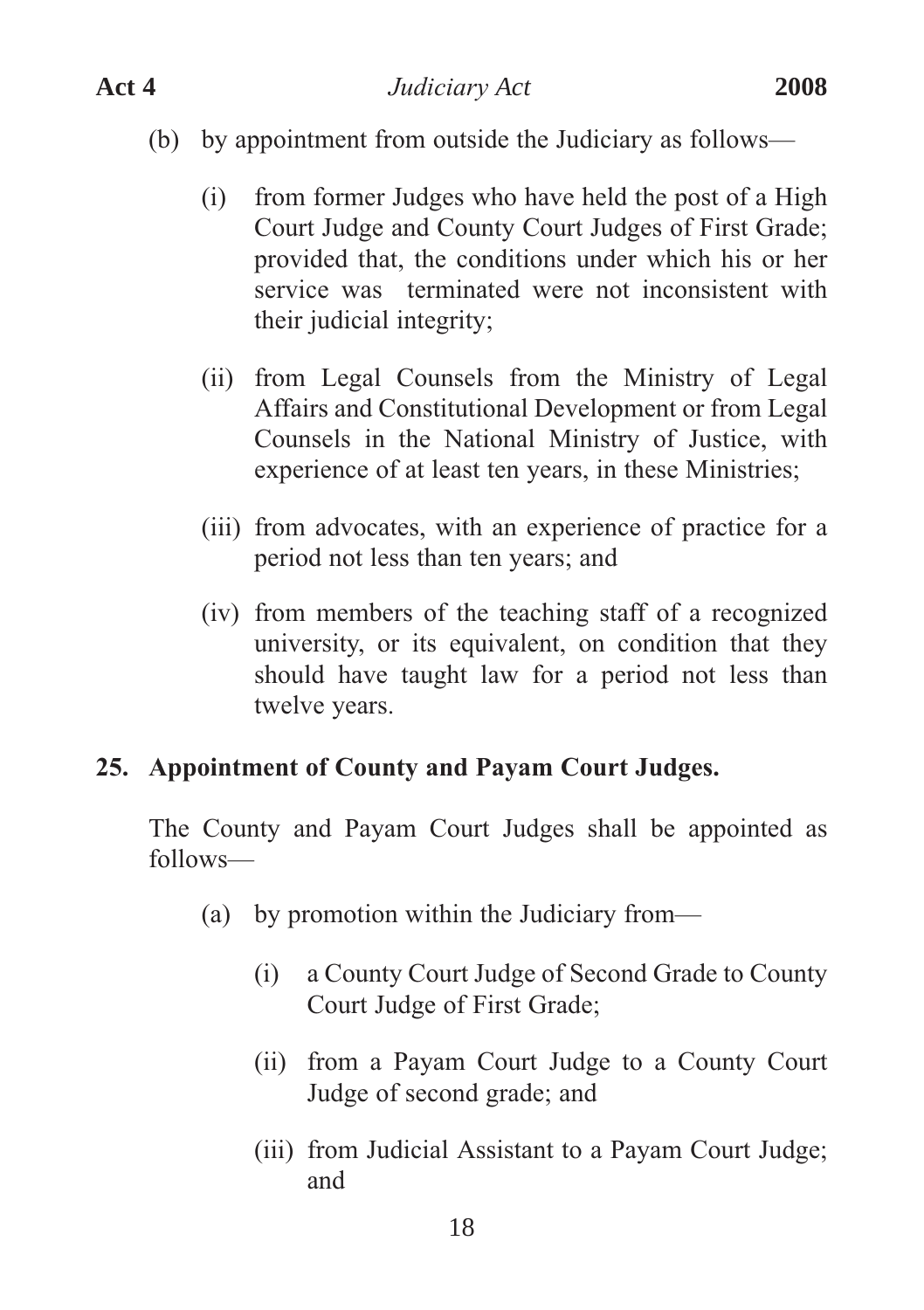#### (b) by appointment from outside the Judiciary as follows—

- (i) from former County Court Judges of First, Second or Third Grade, and Judicial Assistants; provided that, the conditions under which their previous services were terminated are not inconsistent with their judicial integrity;
- (ii) from Legal Counsels at the Ministry of Legal Affairs and Constitutional Development or from Legal Counsels in the National Ministry of Justice on condition that—
- (a) where the appointment is in the post of County Court Judge of the First Grade, he or she should have actual experience of at least six years;
- (b) where the appointment is to the post of County Court Judge of the Second Grade, he or she should have actual experience of at least four years; and
- (c) where the appointment is to the post of a Payam Court Judge, he or she should have actual experience of at least eighteen months as an Assistant Legal Counsel;
- (c) from advocates, on condition that—
	- (i) where the appointment is to a post of County Court Judge of the First Grade, he or she should have actually practised in the legal profession for a period of at least six (6) years;
	- (ii) where the appointment is to the post of a County Court Judge of second grade he or she should have actually practised in the legal profession for at least four (4) years;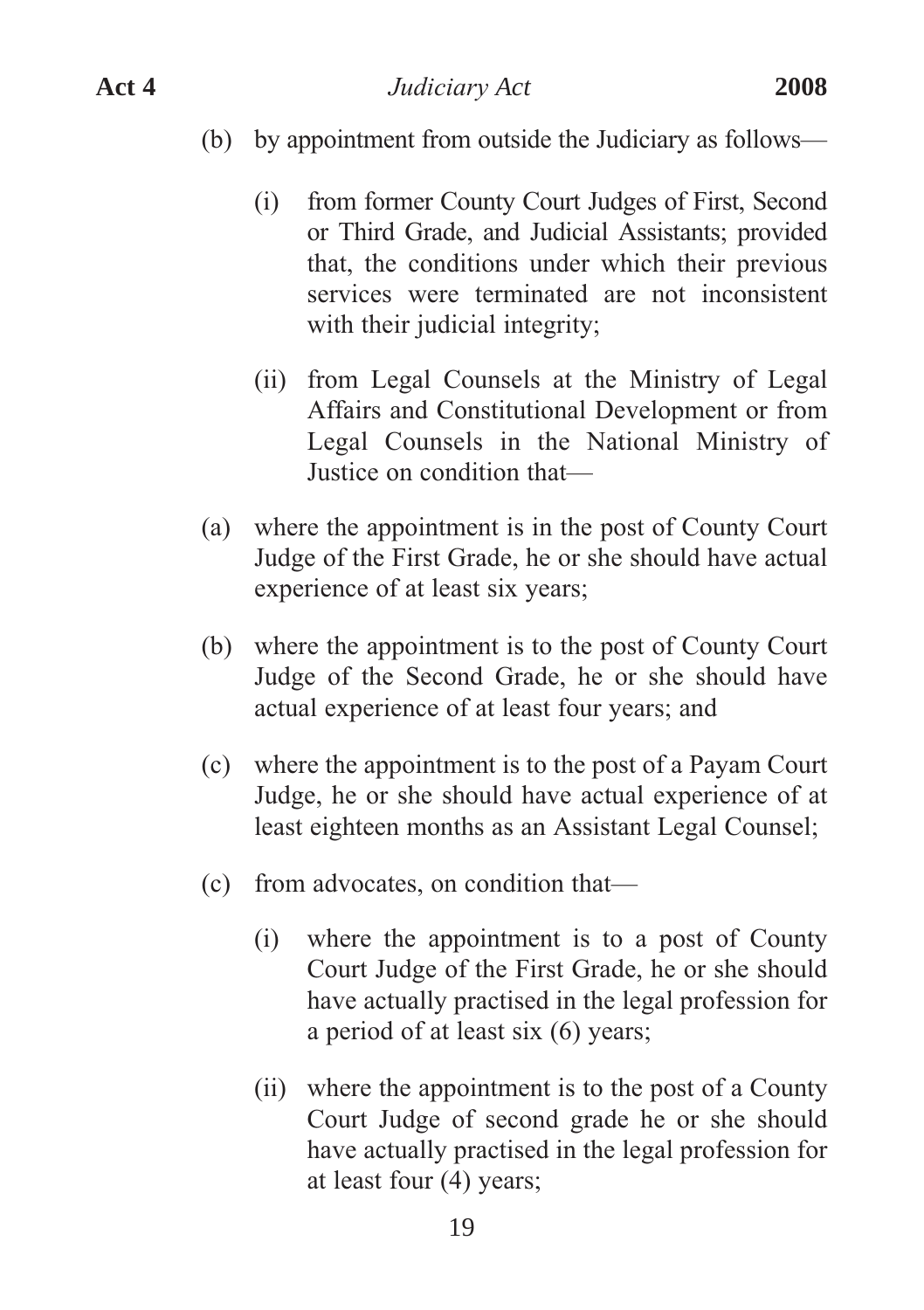- (iii) Where the appointment is to the post of a Payam Court Judge he or she should have actually practised for eight months;
- (d) from the members of the law teaching staff of a recognized university or its equivalent, on the condition that—
	- (i) where the appointment is to a post of a Court Judge of the First Grade he or she should have experience of at least nine years;
	- (ii) where the appointment is to the post of a County Court Judge of the Second Grade, he or she should have an experience of at least seven years; and
	- (iii) where the appointment is to the post of a Payam Court Judge, he or she should have actually taught law for at least two years.

### **26. Appointment of Judicial Assistants.**

- (1) The appointment of Judicial Assistants shall be by way of selection.
- (2) A Judicial Assistant shall be under probation, for a period of eighteen months.
- (3) The President of Supreme Court may—
	- (a) shorten the probation period, for the purpose of appointment, when such Judicial Assistant is in possession of the following—
		- (i) good performance; or
		- (ii) a post-graduate certificate in law;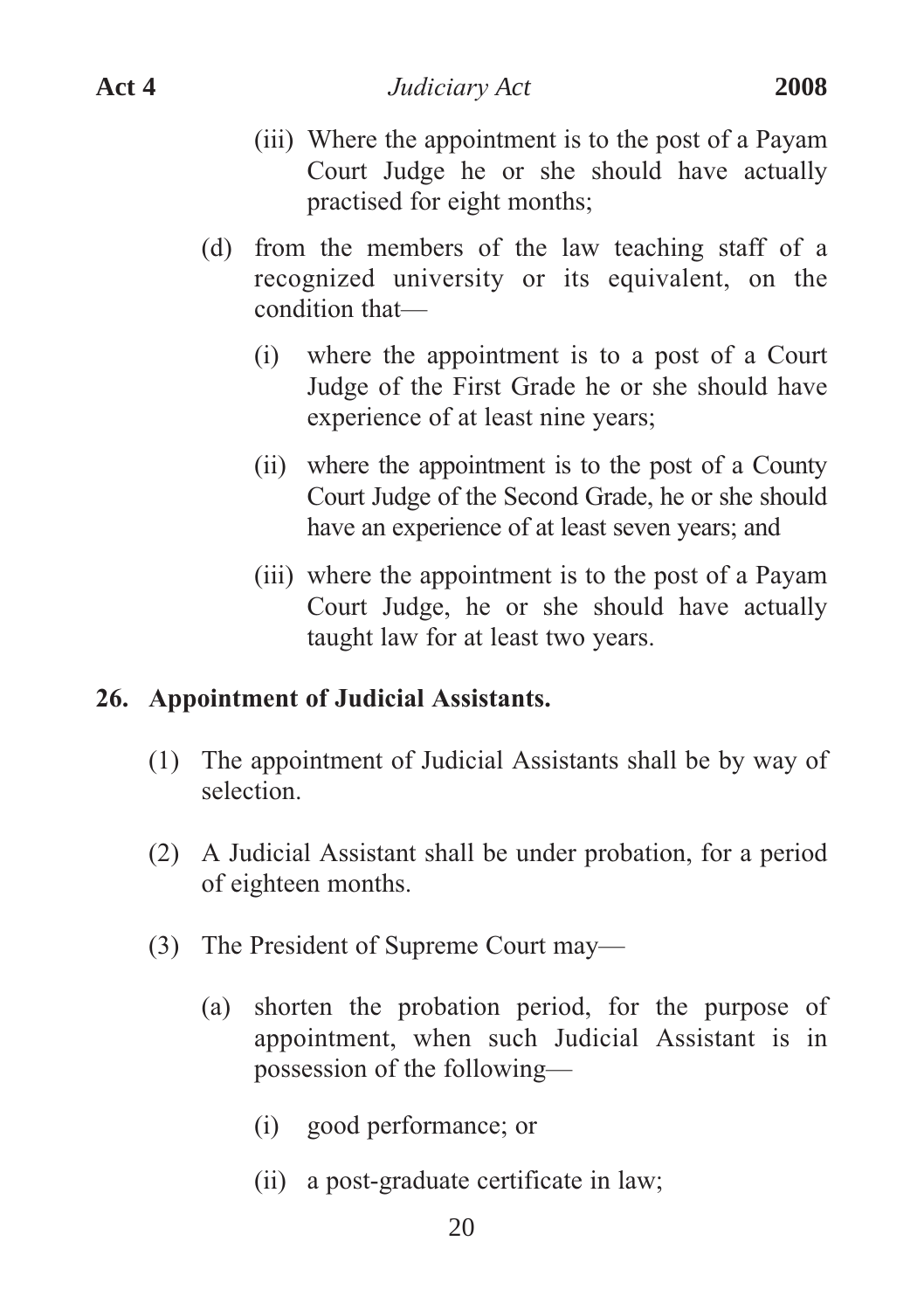- (b) increase the probation period, where the performance of such Judicial Assistant is not satisfactory.
- (4) Subject to the provisions of subsection (2), above, a Judicial Assistant after completion of the probation period, shall be in service by an order of the President of GoSS on the recommendation of the President of the Supreme Court.

#### **27. Oath.**

Upon appointment to the Judicial service, the President of the Supreme Court, the Deputy President of the Supreme Court, the Justices of the Supreme Court, and the Justices of the Court of Appeal shall take an oath before the President in the form set out below, and the remaining Judges shall take the same oath, before the President of the Supreme Court, or whoever he or she may designate.

#### **Judicial Oath**

"I, swear in the name of Almighty God/Solemnly affirm, that, as a Judge, I will truly uphold and protect the Interim Constitution of the Republic of Sudan and the laws applicable in Southern Sudan; the Interim Constitution of Southern Sudan, the laws and usage of Southern Sudan; and that I will administer Justice to all manner of people without fear, favour, affection or ill will, so help me God/God is my witness."

#### **28. Prohibition of Engagement in Business Incompatible with the Judicial Office.**

(1) Justices and Judges shall not engage in trade or associate their judicial office with any other employment or business incompatible with their duties and which compromise the independence of Judiciary.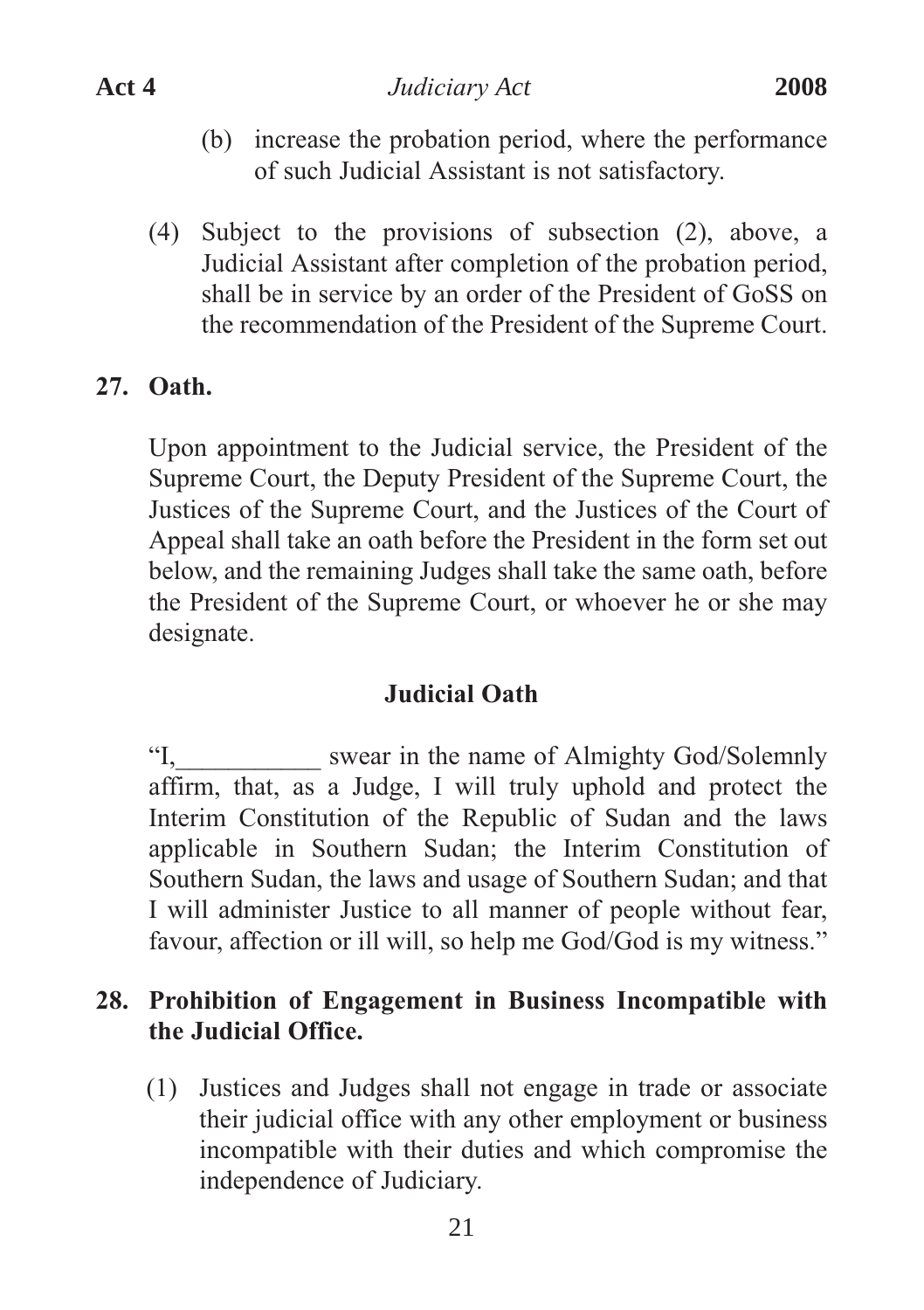(2) The Judicial Code of Conduct shall specify the businesses and activities which are incompatible with the judicial office and which compromise the independence of Judiciary.

# **CHAPTER IV**

# **COURTS ADMINISTRATION**

# **29. Administrative Supervision.**

Subject to the provisions of Articles 126(8) and 136(1) of the ICSS and the provisions of this Act, the President of the Supreme Court shall have the power of administrative supervision with respect to all Courts, Justices, Judges, organs and administrations within the Judiciary.

# **30. Delegation of Powers.**

The President of the Supreme Court may delegate any of his or her powers, provided for in this Act, to his or her Deputy, the Chief Registrar, in respect of administrative matters, a President of the Court of Appeal concerned, a Justice of the Supreme Court, or a Justice of the Court of Appeal, as he or she may deem necessary and appropriate.

### **31. Courts Administration.**

- (1) There shall be established in the Judiciary an administrative unit, to be known as the "Courts Administration'', and shall be subordinate and answerable to the President of the Supreme Court.
- (2) Without prejudice to the generality of section 29 of this Act, the Courts Administration shall be headed by a Justice of the Supreme Court who shall be known as the "Chief Registrar."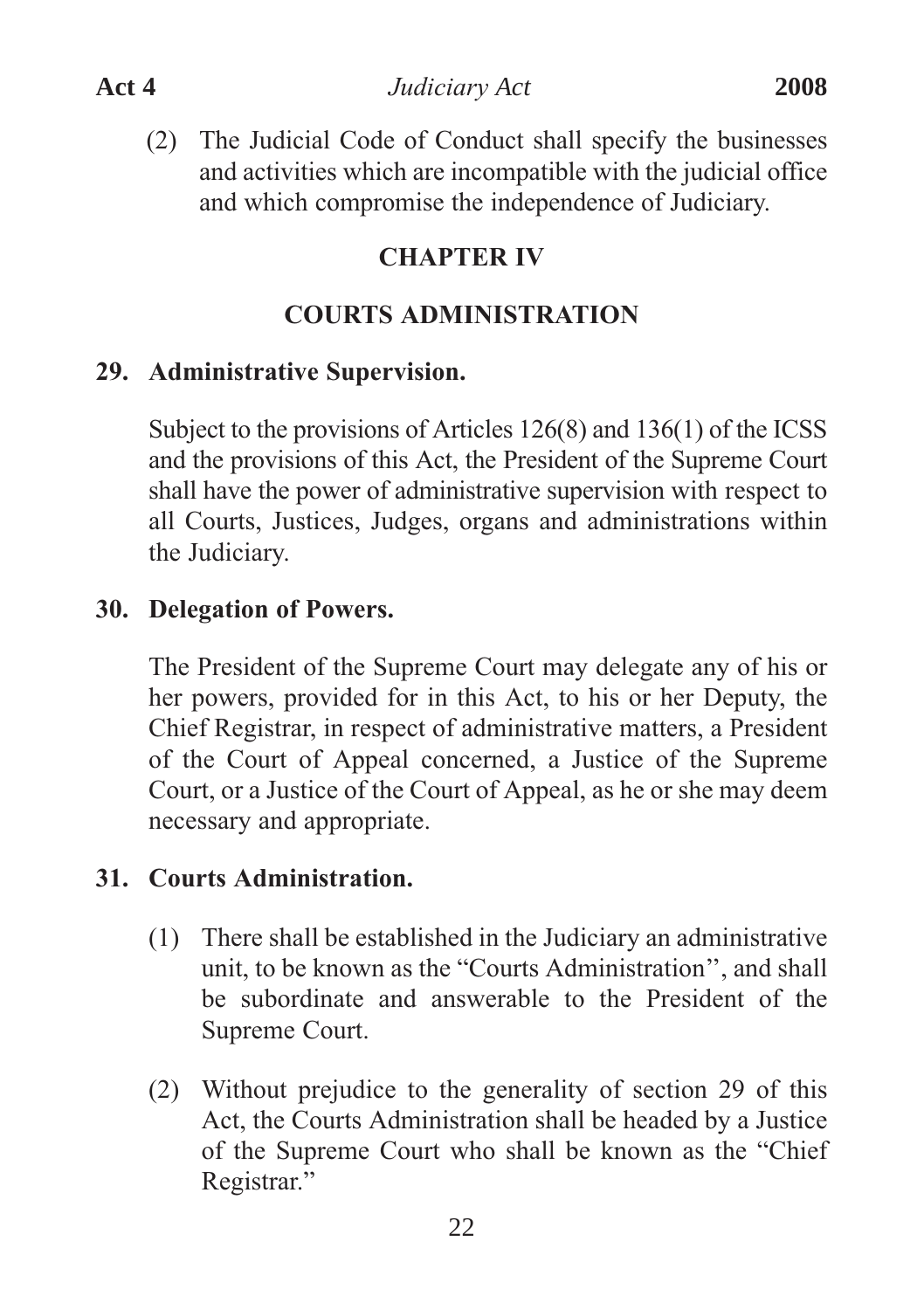- (3) The Chief Registrar shall be answerable to the President of the Supreme Court for the overall administration of the Judiciary.
- (4) The Council, upon recommendation of the President of Supreme Court, may establish any units as may be deemed necessary.
- (5) The units, established under this section shall be subordinate and answerable to the President of Supreme Court. The heads of such units shall be appointed by the President of Supreme Court from among the Justices of the Supreme Court or Courts of Appeal.
- (6) The regulations shall specify the structures and functions of the units established under the provisions of this section.

### **32. Functions of the Courts Administration.**

The Functions of the Courts Administration shall be as follows—

- (a) to supervise the administrative, clerical and accounts of the courts, and prepare directives and circulars relating to the regulation of the work and achievement of adequacy in performance;
- (b) to set standards, policies, regulations, coordination of appointments, promotions, transfers, trainings and grant of annual increment of pay to the officials of the Courts, inspect their work, investigate complaints made against them, consider appeals submitted by them against the proceedings made against them and render opinion thereon;
- (c) draw up policies, plans and modules for construction and maintenance of the buildings of the Courts, hiring of buildings, purchase of equipment, furniture, stationary and whatever is related thereto;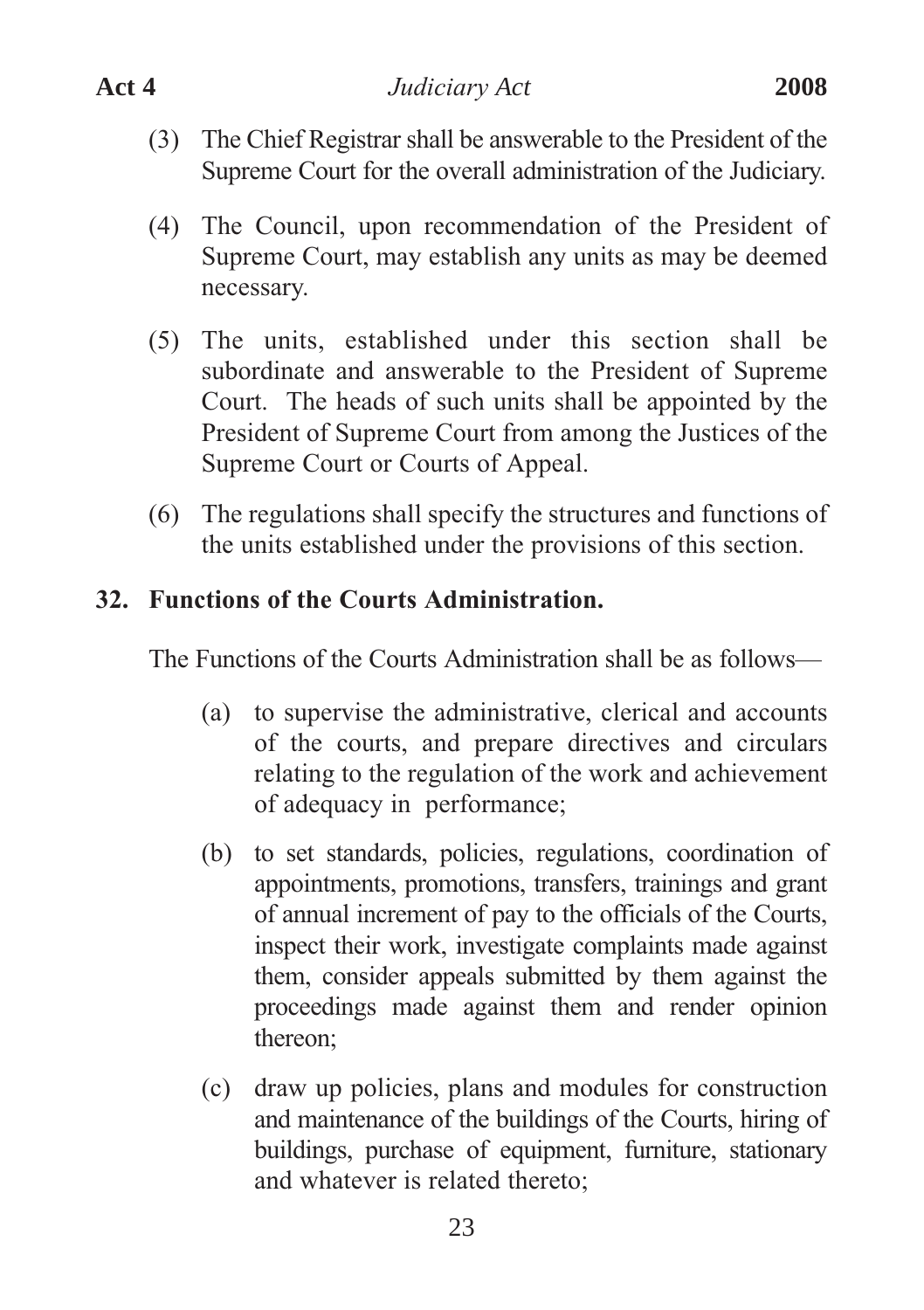- (d) to monitor and evaluate the overall progress of the administration of courts; and
- (e) perform any other functions and duties as may be assigned or delegated thereto by the President of the Supreme court.

#### **33. Technical Bureau.**

There shall be established a training technical bureau, the functions and formation of which shall be specified by the regulations.

#### **34. Appointment of Lay Magistrates.**

- (1) The President of the High Court may, in the interest of work, recommend to the President of the Court of Appeal concerned, any citizen with relevant knowledge and experience for appointment as a Lay Magistrate in the Payam Court. If the President of the Court of Appeal is satisfied, he or she may forward the same to the President of the Supreme Court for appointment.
- (2) The appointment of Lay Magistrates shall be for a limited period as shall be specified in the letter of appointment.
- (3) Lay Magistrates appointed prior to the commencement of this Act shall be deemed to have been appointed as Payam Court Magistrate under this Act unless the appointment is revoked or terminated.

#### **35. Support Staff.**

(1) The Courts Administration shall engage such other officers and employees on such terms as it may deem necessary or desirable for the efficient and effective performance of the functions of the Judiciary.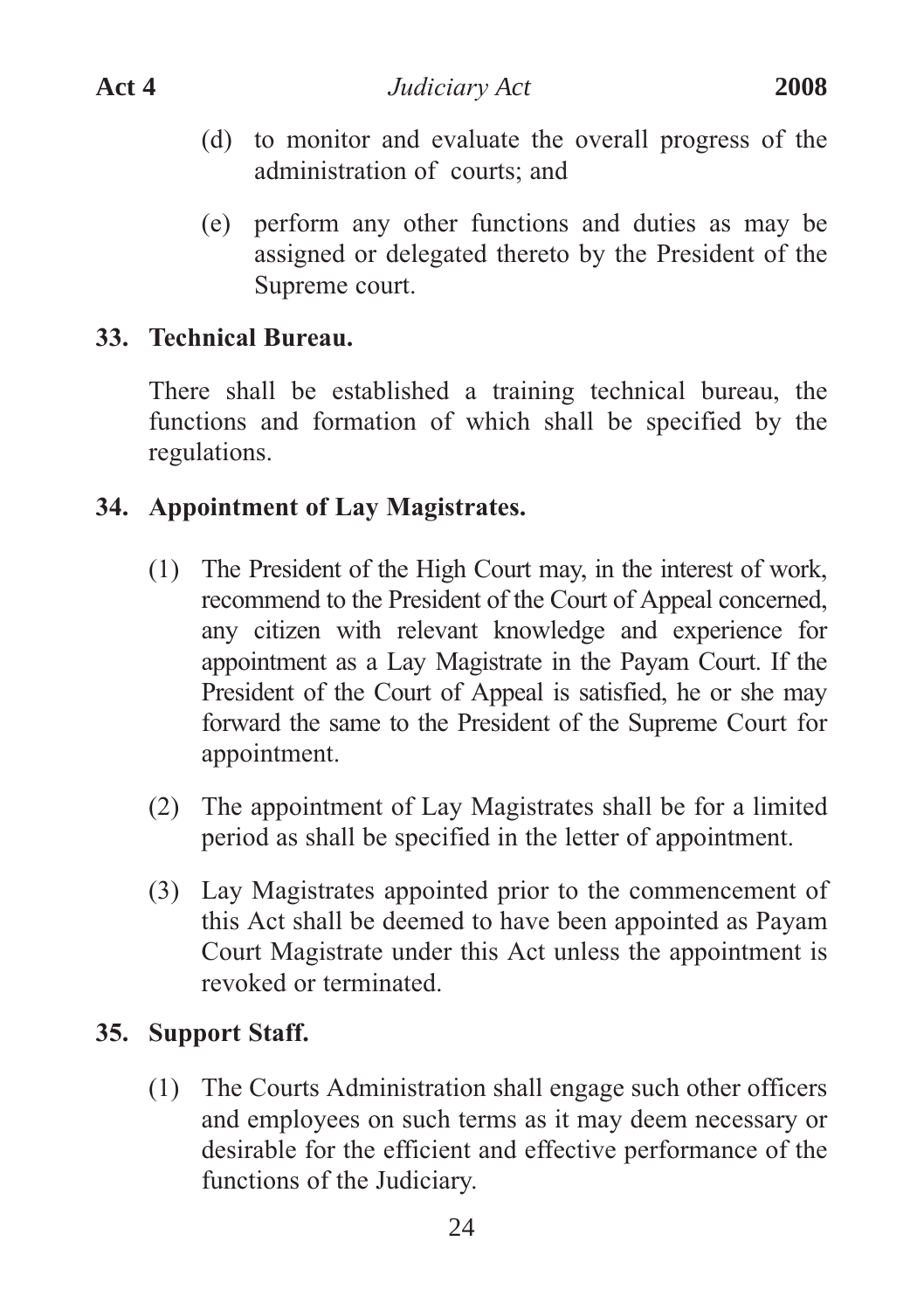(2) All aspects of employment of the Judiciary support staff, including but not limited to recruitment, employment, payment, promotion and termination, shall be governed by the provisions of the Southern Sudan Public Service law, rules and regulations.

#### **CHAPTER V**

# **INSPECTION AND EVALUATION OF PERFORMANCE**

### **36. Headquarters and Circuit Committees.**

- (1) There shall be established an Inspection and Evaluation of Performance of Judges Committee in the Judiciary Headquarters, hereinafter called the "Headquarters Committee", to inspect and evaluate the performance of Judges.
- (2) The Headquarters Committee shall be administratively answerable to the President of the Supreme Court.
- (3) The Headquarters Committee shall be constituted by the President of the Supreme Court and chaired by the Deputy President of the Supreme Court or one of the Supreme Court Justices, and its membership shall consist of an appropriate number of both Justices of the Supreme Court and Courts of Appeal.
- (4) There shall be established a second committee to inspect and evaluate the performance of Judges at each circuit level, hereinafter called the "Circuit Committee", which shall be technically answerable to the Headquarters Committee for the performance of Judges and administratively to the President of the Court of Appeal concerned.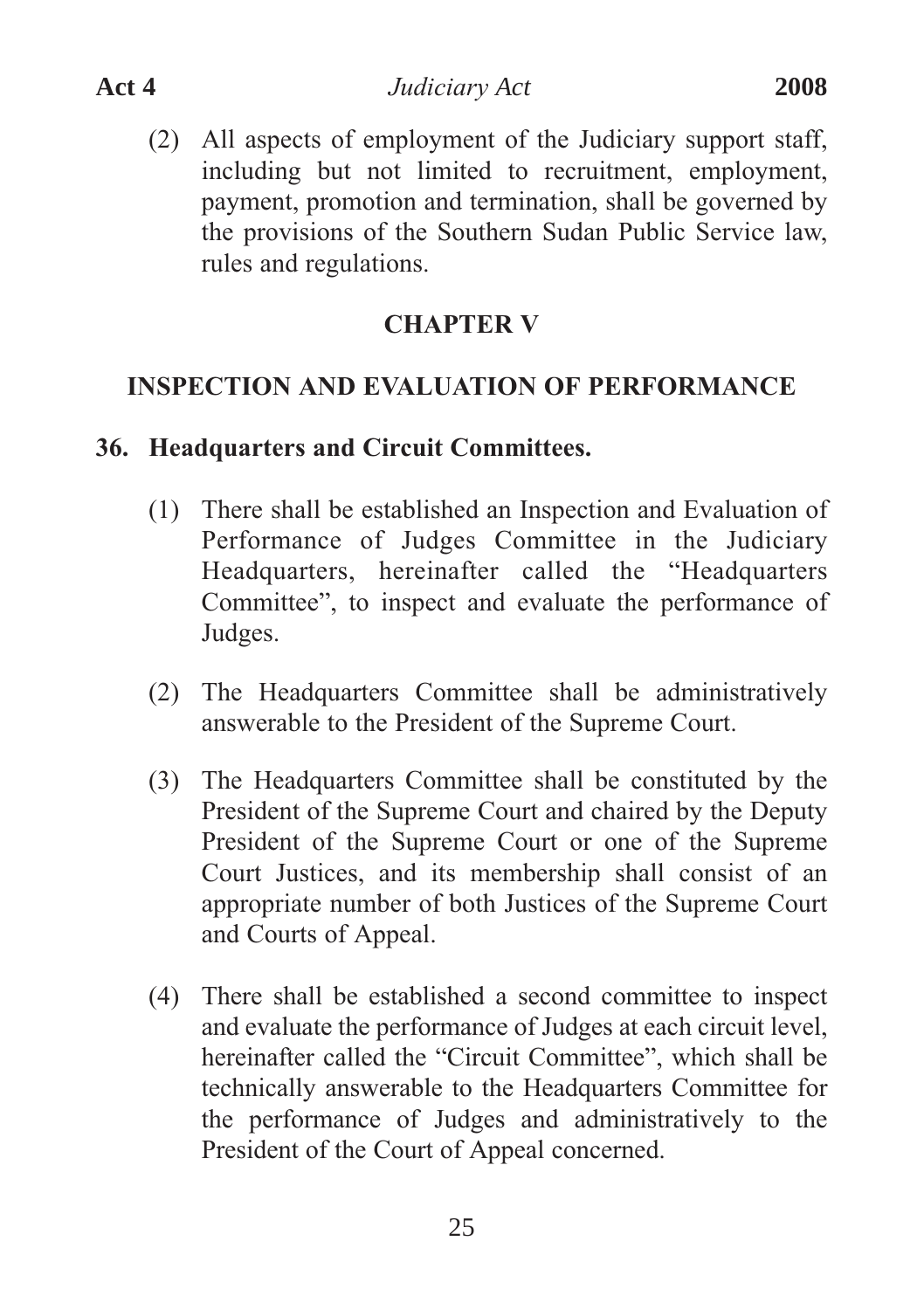(5) The Circuit Committee shall be constituted by the President of the Court of Appeal concerned, of an appropriate number of Justices of the Court of Appeal and Judges of High Courts.

#### **37. Functions of the Headquarters Committee.**

- (1) The Headquarters Committee shall have the following functions—
	- (a) inspect the work of Justices of Courts of Appeal, assess the competence thereof, and present such proposals as it may deem necessary, for enhancement of performance;
	- (b) study the applications referred to it by the Council, or the President of the Supreme Court, and submit recommendations, with respect thereto; and
	- (c) revise the reports of the Circuit Committees for the purpose of confirming the same.
- (2) The Headquarters Committee shall submit its reports to the Council, through the President of the Supreme Court.
- (3) The Headquarters Committee shall notify Judges of such remarks, which are not in their favour, as may be deposited in their files.

### **38. Functions of the Circuit Committees.**

- (1) A Circuit Committee shall have the following functions—
	- (a) inspect the work of High Court, County and Payam Court Judges and assess the competence thereof, and to present such proposals, as may be deemed necessary for the enhancement of performance; and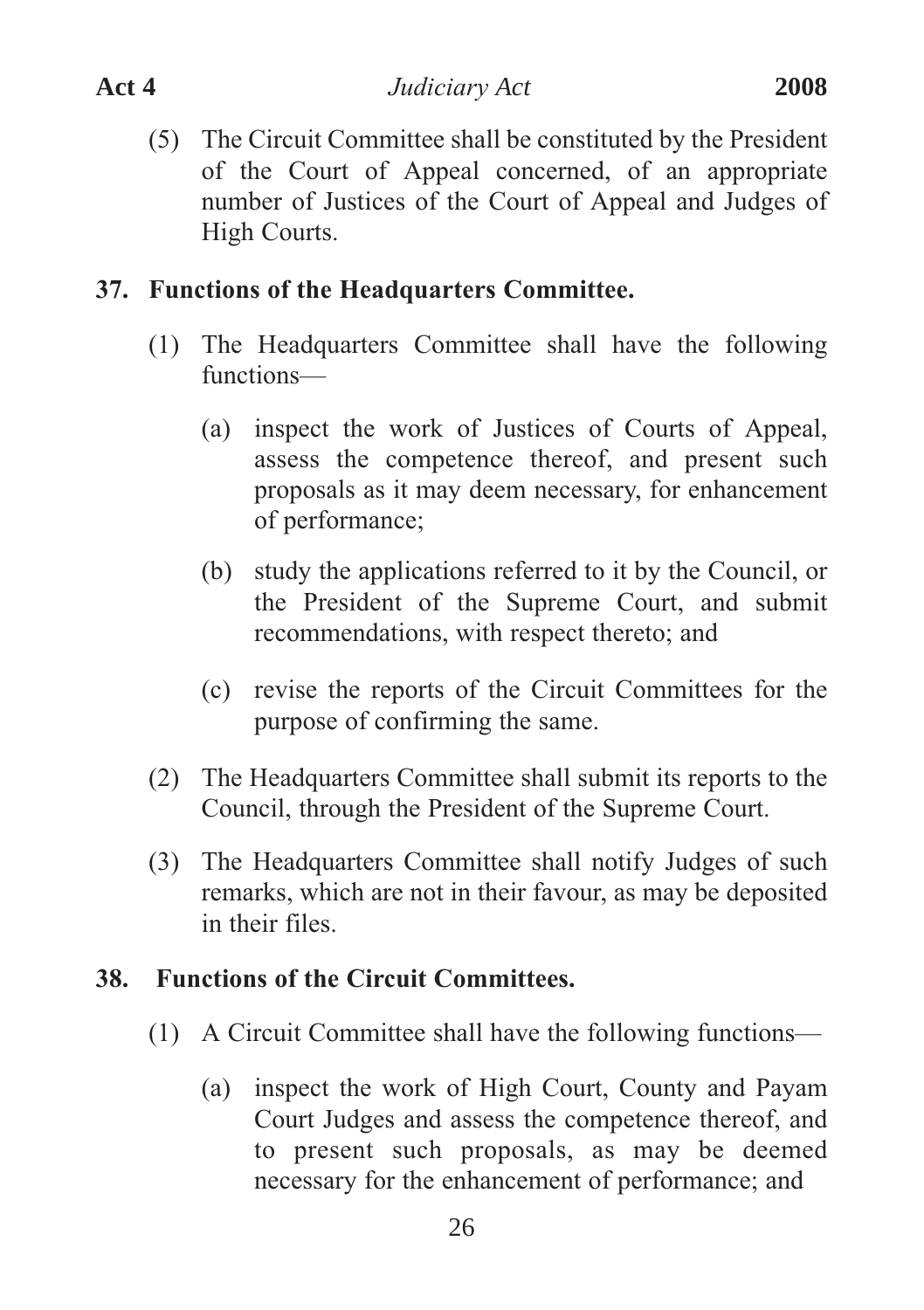- (b) study such applications, as may be referred to it by the Chairperson of the Headquarters Committee, through the President of the Court of Appeal concerned, and submit the proposals with respect thereto.
- (2) The Circuit Committee shall submit its report to the Headquarters Committee, through the President of the Court of Appeal concerned.

#### **39. Committees Regulations.**

The Headquarters and the Circuit Committees shall follow such procedures as the regulations may specify.

#### **CHAPTER VI**

#### **PROMOTIONS**

#### **40. Promotion.**

- (1) Promotion of all Justices and Judges shall be based on competence and seniority.
- (2) Assessment of competence shall be based on the following criteria—
	- (a) the judicial performance of the Justices or Judge; and
	- (b) the report of a direct superior authority on the conduct of the Judge.
- (3) Justices and Judges may be eligible for promotion as indicated below—
	- (a) Judicial Assistants may be considered for appointment to a Payam Court Judge after eighteen months of service;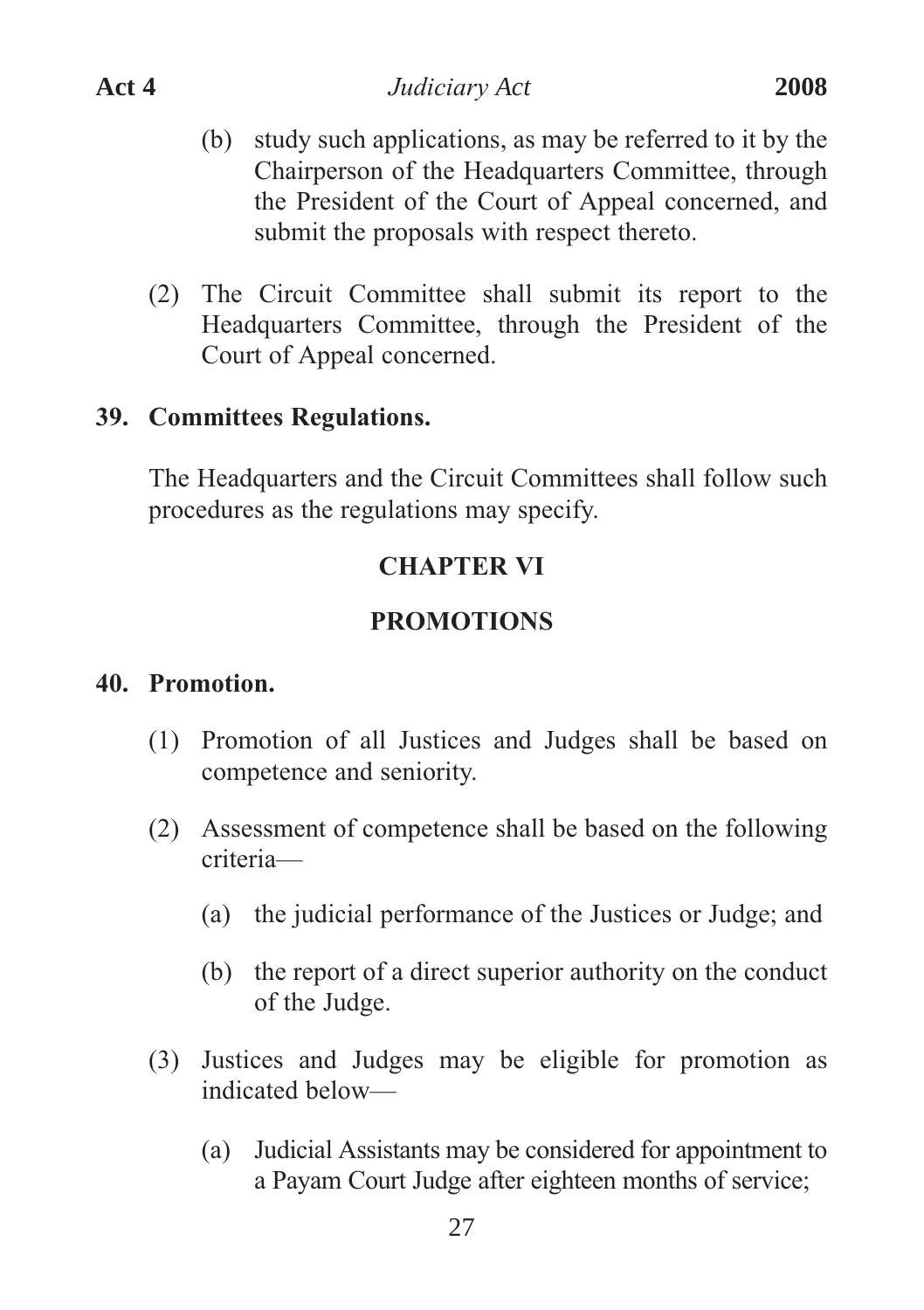- (b) Payam Court Judges may be considered for promotion to County Court Judges of Second Grade after five years of service;
- (c) County Court Judges of Second Grade may be considered for promotion to County Court Judges of First Grade after five years of service;
- (d) County Court Judges of First Grade may be considered for promotion to High Court Judges after five years of service;
- (e) A High Court Judges may be considered for promotion to the Court of Appeal Justices, after five years of service; and
- (f) Justices of the Court of Appeal may be considered for promotion to the Supreme Court after five years of service.

# **41. Notification.**

- (1) The President of the Supreme Court shall, after completion of inspection and evaluation of the work of Justices and Judges, and before promotions are made, notify in writing, a Judge, who has not been included for promotion for reasons regarding his or her judicial performance or any other reasons.
- (2) Any Judge notified, in accordance with the provisions of subsection (1) above, is entitled to appeal in writing to the President of the Supreme Court, who shall forward the same to the Council. The Judge concerned shall file his or her appeal, within fifteen days from the date of receipt of the notification referred to in subsection (1) above.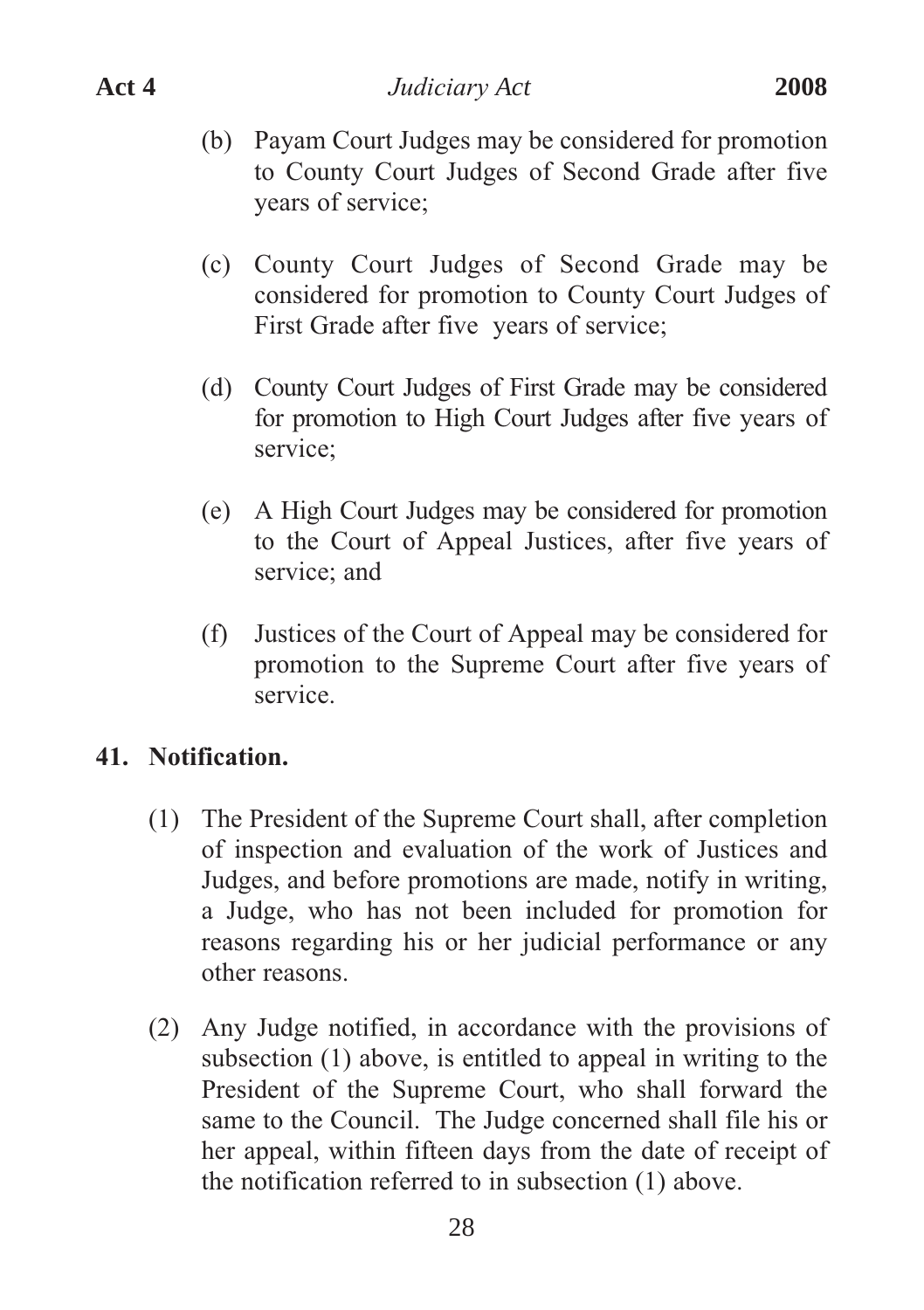- (3) The President of the Supreme Court shall send the appeal and file of the Judge concerned to the Council within seven days from the receipt of the appeal.
- (4) The Council shall decide on the appeal within fifteen days and its decision shall be final.
- (5) If the decision of the Council is in favour of the Judge who made the appeal, his or her seniority shall be restored and promoted accordingly.

### **42. Seniority of Justices and Judges.**

- (1) Seniority of Justices and Judges shall be determined according to the dates of appointment, and where two or more Judges have been appointed on the same date and list, their seniority shall be determined according to the order in the list of their appointment.
- (2) The Council may amend the seniority list upon recommendation of the President of the Supreme Court, based on the report of the Inspection and Evaluation Committee and any other favourable previous background.

### **CHAPTER VII**

# **ASSIGNMENT, DEPUTATION, SECONDMENT, TRANSFER AND IMMUNITIES OF JUDGES**

### **43. Assignment.**

(1) The President of the Supreme Court or the President of the Court of Appeal concerned may assign any Judge to work at any court that has a backlog of cases or perform any other work as he or she may specify in the assignment order, for such a period as he or she may deem necessary.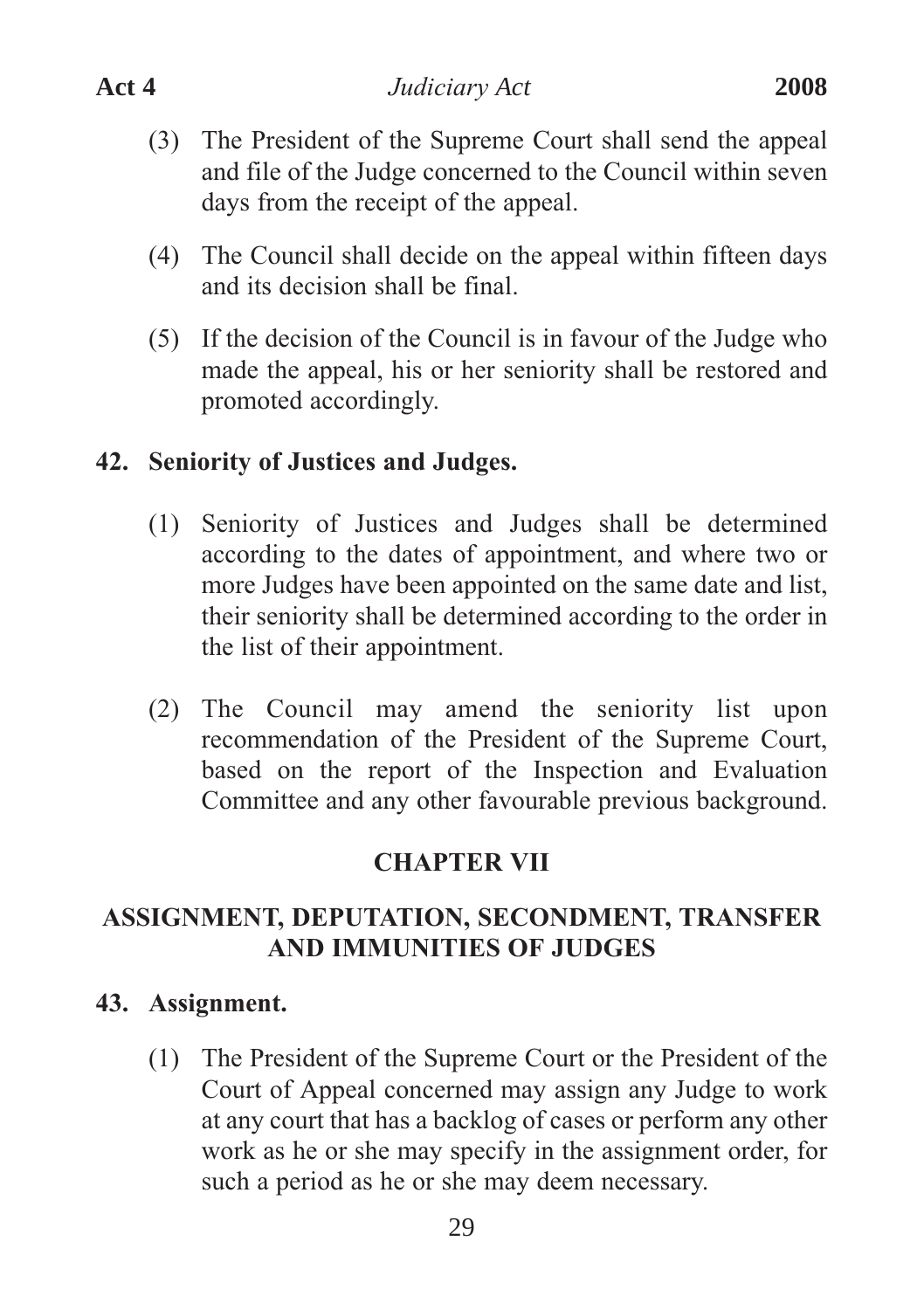(2) In the absence or disability of a Judge for any reason, to exercise his or her duties thereof, his or her functions shall be performed by the Senior Judge at that Court.

# **44. Deputation.**

- (1) A Judge may be deputed upon a decision of the President of Supreme Court and upon his or her consent and the consent of the body to which he or she is to be deputed, to perform judicial or legal work.
- (2) The period of deputation of a Judge for work other than his or her work shall not exceed three successive years.
- (3) Upon deputation of a Judge, his or her post shall be deemed to be vacant, and may be filled.

# **45. Secondment.**

- (1) A Judge may be seconded to a foreign government or international organization by an order made by the President on the recommendation of the President of the Supreme Court.
- (2) A Judge may be seconded to a non judicial body by order of the President, with the consent of the President of the Supreme Court and the consent of the body to which he or she is to be seconded.
- (3) The period of secondment shall not exceed three successive years, and in the case of necessity, may be extended once for additional three years.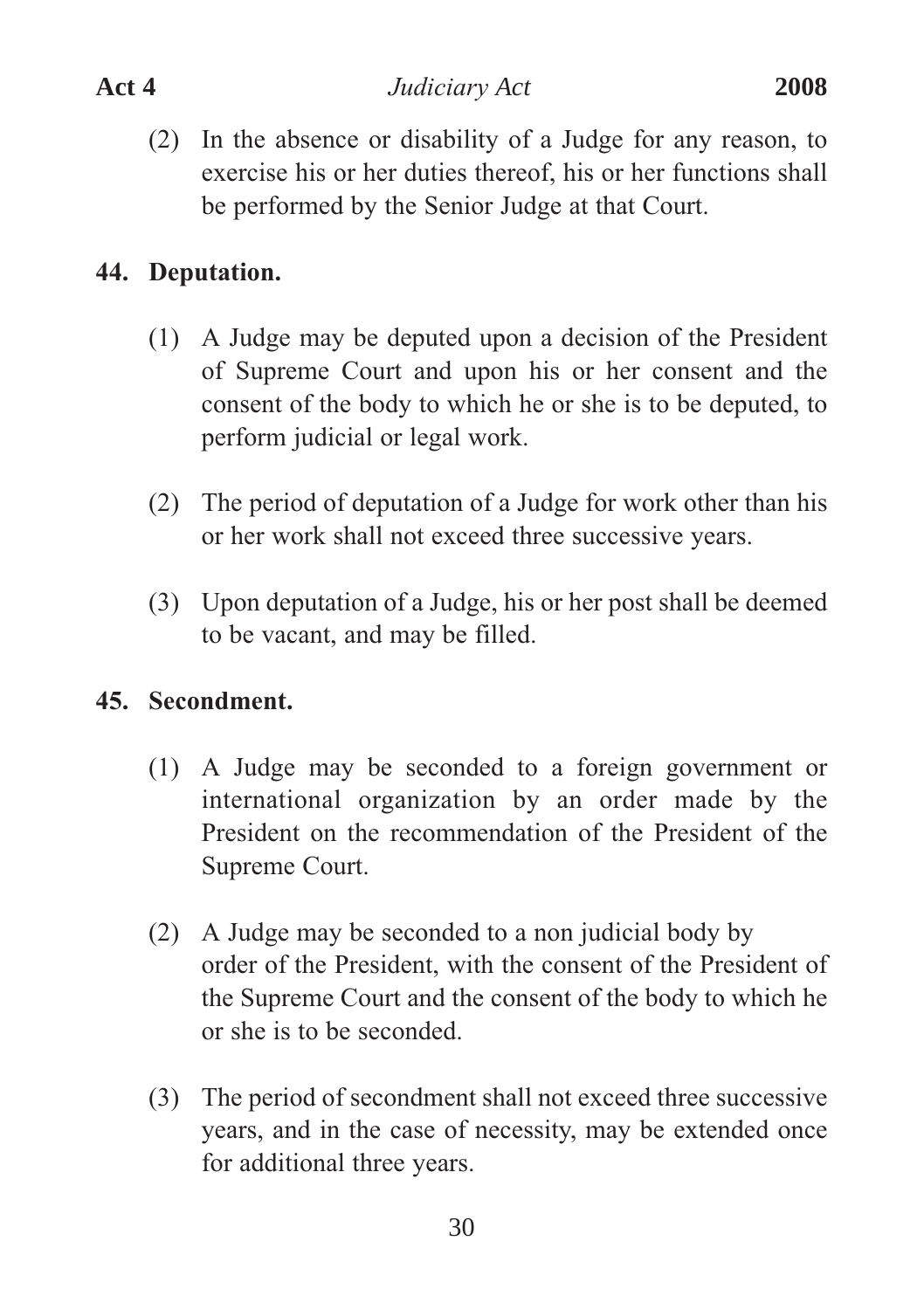#### **46. Transfer.**

- (1) Subject to the requirements of work and the special circumstances of Judges, transfer of Judges shall be made by a decision of the President of the Supreme Court, after consultation with the Presidents of the Courts of Appeal.
- (2) The President of the Supreme Court may make supplementary transfers in cases of necessity and the same may be done by the President of the Court of Appeal, within his or her Circuit.

# **47. Immunity.**

A Justice, Judge or any other person permitted by law to exercise judicial functions may not be liable to be sued before any court of law for any act done or ordered to be done by that Justice, Judge or person during the course of or discharge of his or her judicial functions, whether or not the act was within the limits of his or her Jurisdiction.

### **CHAPTER VIII**

### **COMPLAINTS AND DISCIPLINARY MEASURES**

#### **48. Complaints Against Justices and Judges.**

- (1) Complaints against Justices and Judges shall be presented directly to the President of the Supreme Court his or her Deputy or through the President of the Court of Appeal concerned as the case may be.
- (2) The President of the Supreme Court may refer such complaints to any Judge higher in grade than the Judge complained against, to conduct investigation, as may be necessary, and submit his or her report with the recommendations thereof to the President of the Supreme Court.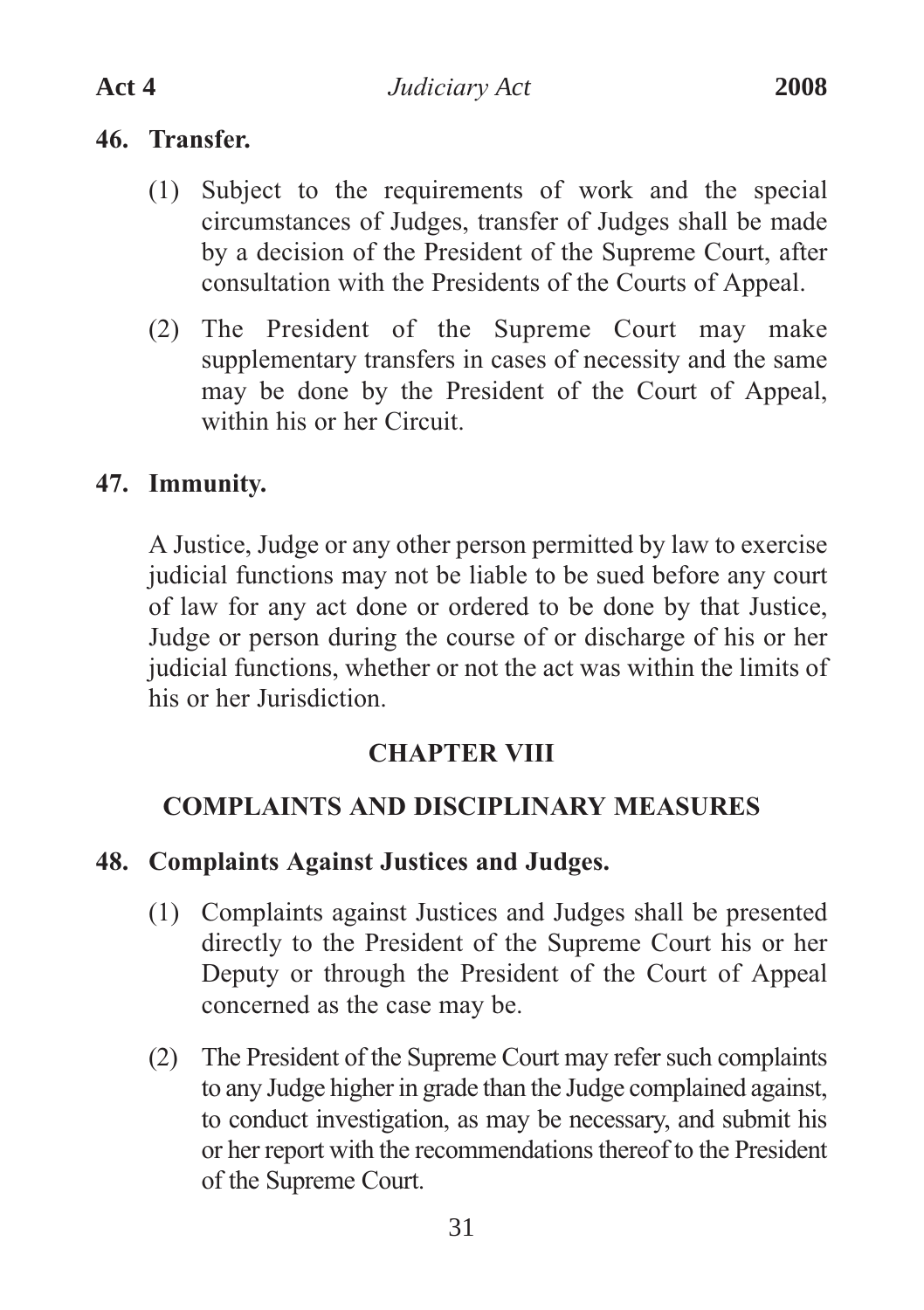(3) Where it transpires from the investigation, provided for in subsection (2), above, that the matter may require discipline of the Justice or Judge concerned, the President of the Supreme Court shall take measures against him or her as he or she deems necessary in accordance with the provisions of this Act.

#### **49. Board of Discipline.**

There shall be constituted by the President of the Supreme Court, a Board of Discipline when necessary, for the discipline of Justices and Judges.

### **50. Requirements for Discipline.**

Every Justice or Judge who contravenes his or her duty, or the ethics of the profession, or conducts himself or herself either by an act or omission in such a way as may degrade his or her judicial position or absents himself or herself from work without permission or acceptable reason, or is convicted in the Court of law for any offence or commits an act of insubordination, may be subject to disciplinary measures.

# **51. Powers of the President and Deputy President of the Supreme Court.**

- (1) Subject to the provisions of Article 136(2) of the ICSS, a Board of Discipline against Justices of the Supreme Court may be held by an order of the Council, based on the recommendation of the President of the Supreme Court.
- (2) Boards of Discipline against Presidents and Justices of the Court of Appeal, Presidents and Judges of High Court, County and Payam Court Judges may be held by a decision of the President of the Supreme Court on his or her own motion or on the recommendation of the President of the Court of Appeal concerned, as the case may be.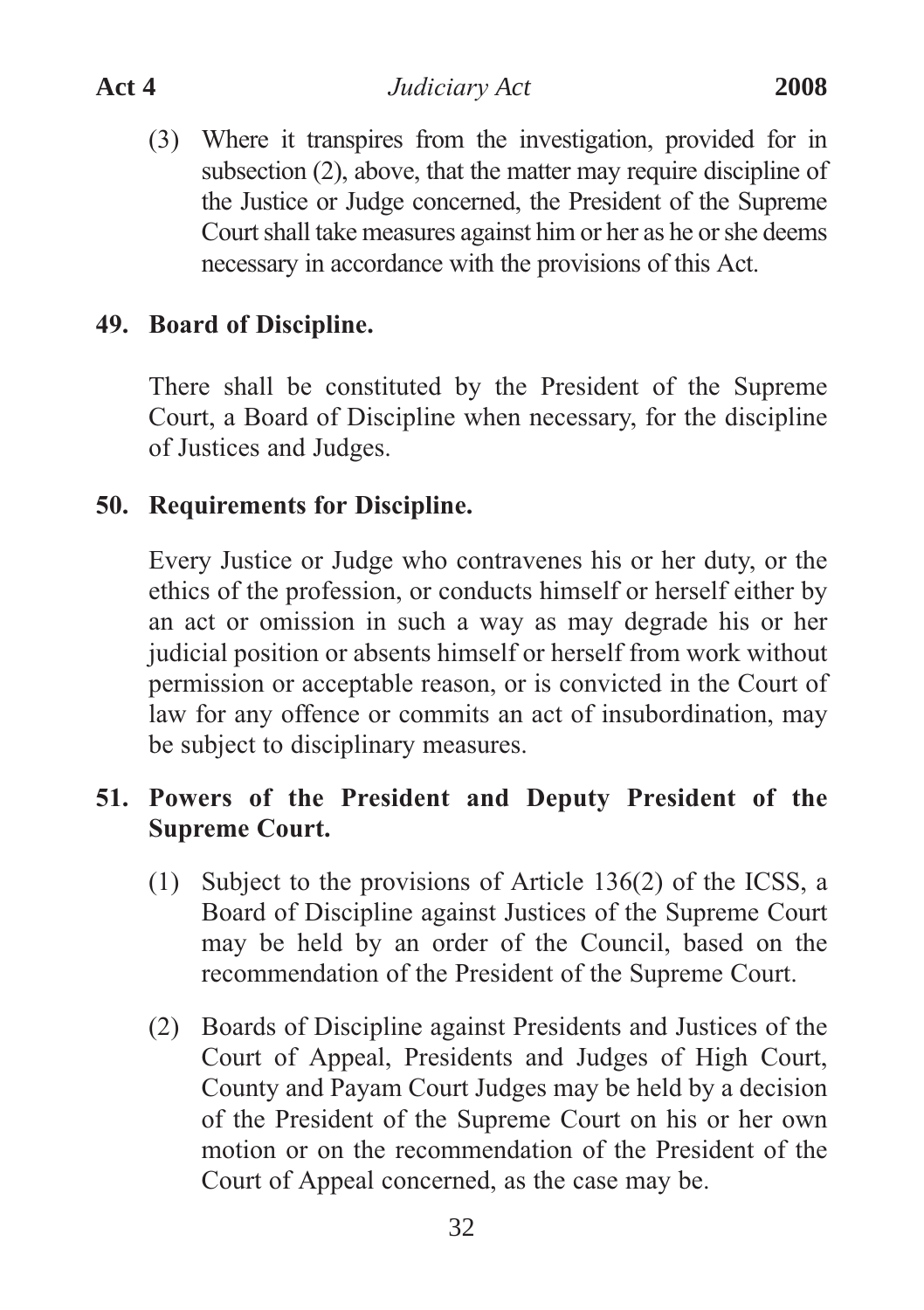# **52. Powers of the Board of Discipline to Investigate.**

The Board of Discipline may conduct any investigation, as it may deem necessary, and may assign one of its members, to conduct the same.

# **53. Procedures of Board of Discipline and its Decision.**

- (1) A Board of Discipline may not be held under the provisions of this Act, except after conducting a preliminary investigation on the basis of an explanation *per se.*
- (2) A Board of Discipline shall conduct its sittings in *camera.*
- (3) The Board of Discipline shall avail the Justice or Judge being disciplined, the opportunity of being heard and to defend himself or herself.
- (4) The Justice or Judge may present his or her defense by himself or herself, or through a counsel of his or her own choice.
- (5) Whenever it appears to the Board of Discipline that the person being disciplined has duly been served with summons and has not appeared before it, the Board of Discipline may proceed with the proceedings in his or her absence.
- (6) The decision of the Board of Discipline shall be read in *camera,* and a copy of the decision shall, when ever possible, be delivered to the Judge who has been disciplined.
- (6) The decision of the Board of Discipline shall be submitted to the President of the Supreme Court within a period of seven days from the date of its issuance and he or she shall forward the same to the Council for consideration.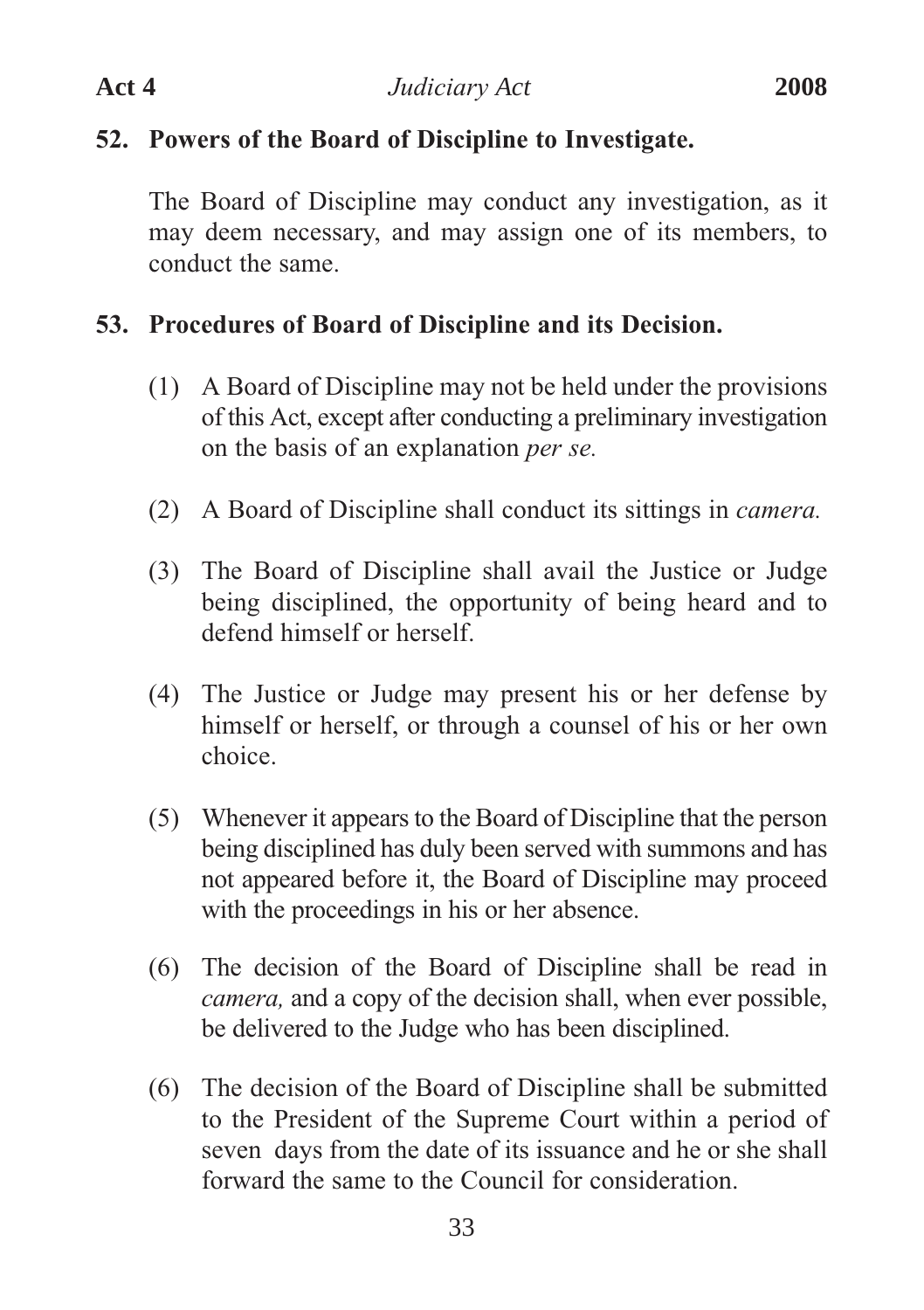#### **54. Penalties.**

The Board of Discipline may impose any of the following penalties—

- (a) warning;
- (b) reprimand;
- (c) deprivation of increment or promotion, for a period, not exceeding one year;
- (d) cut of pay for a period of one month's salary; or
- (e) dismissal.

# **55. Confirmation of Board Decision.**

- (1) The decision of a Board of Discipline may be confirmed by the Council in respect to Justices of the Supreme Court and of the Court of Appeal, and by the President of the Supreme Court, in respect of the Judges of the High Court, County and Payam Courts; provided that, if the decision is for removal of a Justice of the Supreme Court, shall be as provided for under Article 136(2) of the ICSS.
- (2) The Council, upon the recommendation of the President of the Supreme Court on his or her own motion, or upon the request of the Justice or Judge who has been disciplined, may dismiss, amend or confirm the findings and conviction, and its decision shall be final.
- (3) The Council, on the recommendation of the President of the Supreme Court, may review its decision once.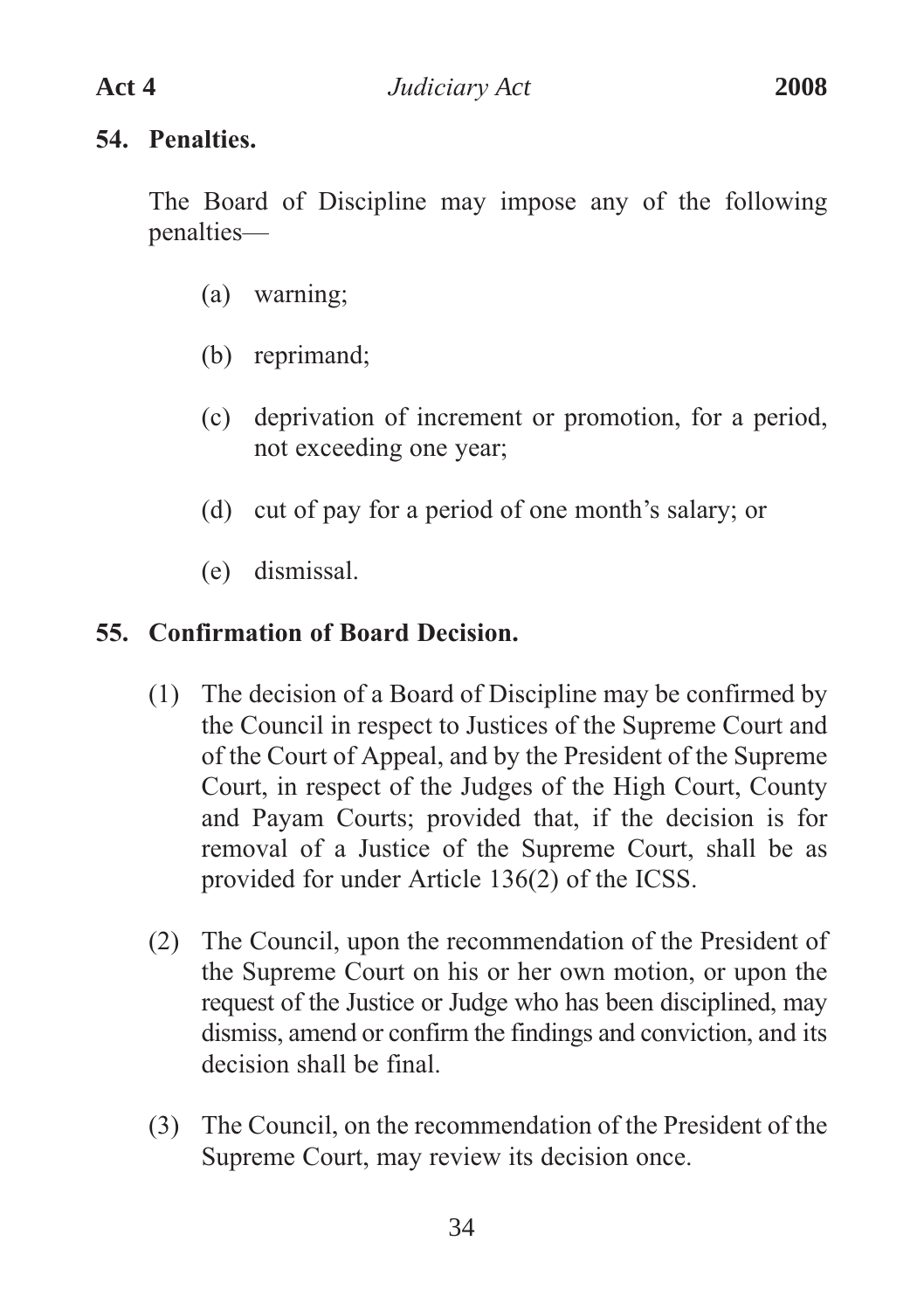#### **56. Enforcement of Penalty.**

- (1) The penalty of dismissal of the Justice or Judge shall be effective, and the judicial mandate shall be deemed to have ceased, as from such date of the confirmation by the President.
- (2) The other penalties, which have been imposed by the Board of Discipline, other than dismissals, shall be effective, as from the date of confirmation by the Council, provided that, a copy of the decision of confirmation shall be filed in the file of the Justice or Judge concerned.

### **57. Effect of Disciplinary Proceedings.**

Disciplinary proceedings shall not prejudice any civil or criminal proceedings arising out of the same fact or facts.

### **Section 58: Lapse of Disciplinary Proceedings**

Disciplinary proceedings shall lapse by acceptance of resignation of the Justice or Judge, on his or her attainment of retirement age or death.

### *Treatment of Justices and Judges During Investigation or Trial*

### **59. Arrest or Detention.**

(1) Except where a Justice or Judge is caught in the act of committing a crime, he or she shall not be arrested, searched or detained nor shall any investigation or criminal proceedings be instituted against him or her, except with permission from the President of the Supreme Court, or the President of the Court of Appeal concerned.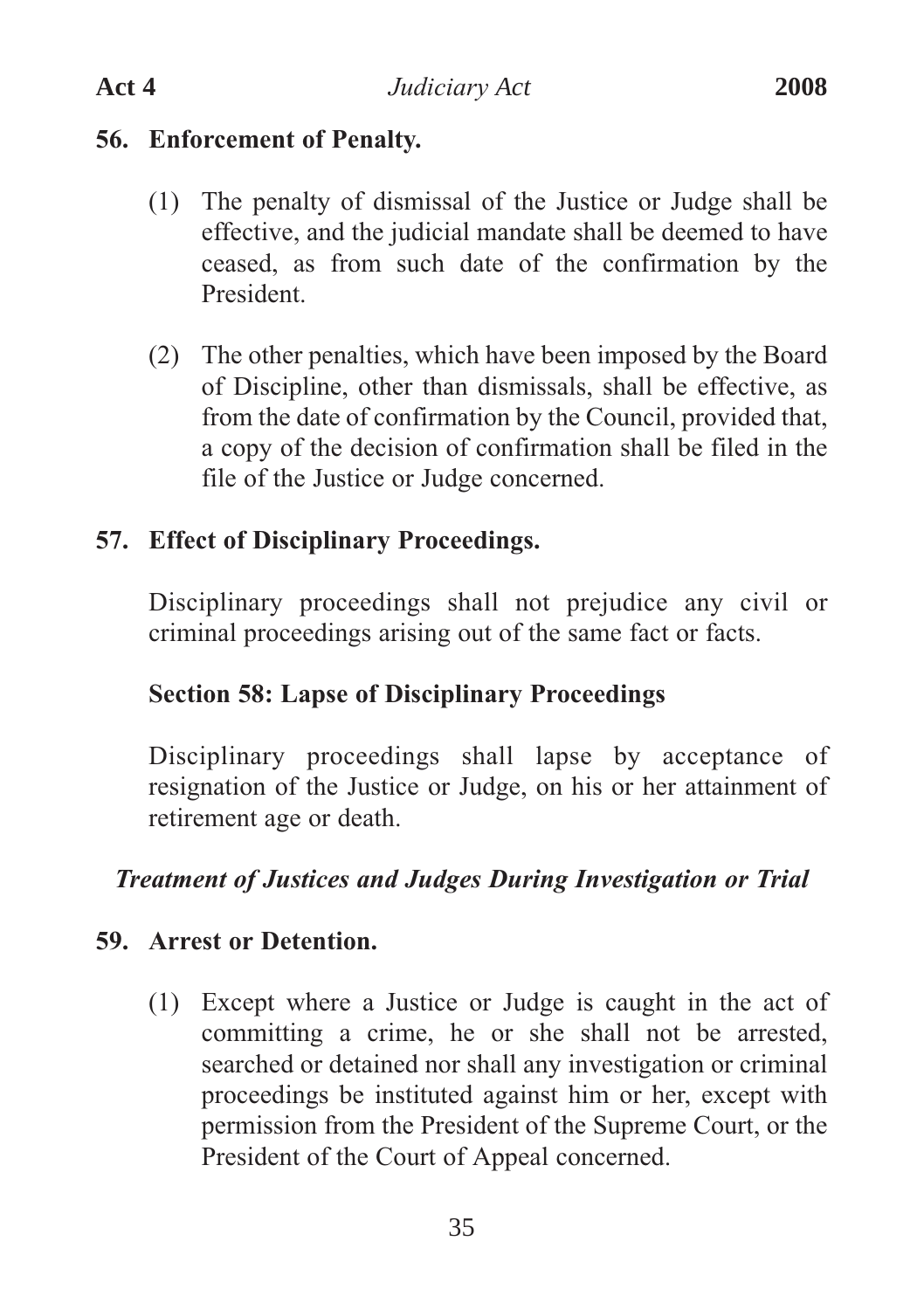- (2) Notwithstanding the provisions of subsection (1), above, a Justice or Judge may be arrested, or detained, in case of being caught in the act of committing an offences; provided that, the matter shall be submitted to the President of the Supreme Court or the President of the Court of Appeal concerned, as the case may be, within twenty four hours as from the time of arrest, or detention, for confirmation or revocation. The Justice or Judge shall be arrested or detained in his or her house.
- (3) Investigation, in all cases, shall be undertaken by a Justice or Judge, who is senior to the Justice or Judge being investigated.

### **60. Suspension During Investigation or Trial.**

- (1) The President of the Supreme Court, or the President of the Court of Appeal concerned, may make an order to suspend a Justice or Judge from performing his or her duties during the proceedings of investigation, or trial. In case of the President of the Court of Appeal, by the President of the Supreme Court provided that suspension from work shall not exceed ninety days from the date of suspension.
- (2) The President of the Supreme Court shall have the power to reconsider the order of suspension.
- (3) The order of suspension of a Justice or Judge from his or her work shall specify whether it is with, without or with half pay, as the case may be.

#### **CHAPTER IX**

### **TERMINATION, RESIGNATIONAND RRTIRREMENT**

#### **61. Reasons of Termination of Service.**

The service of any Justice or Judge shall be terminated for any of the following reasons—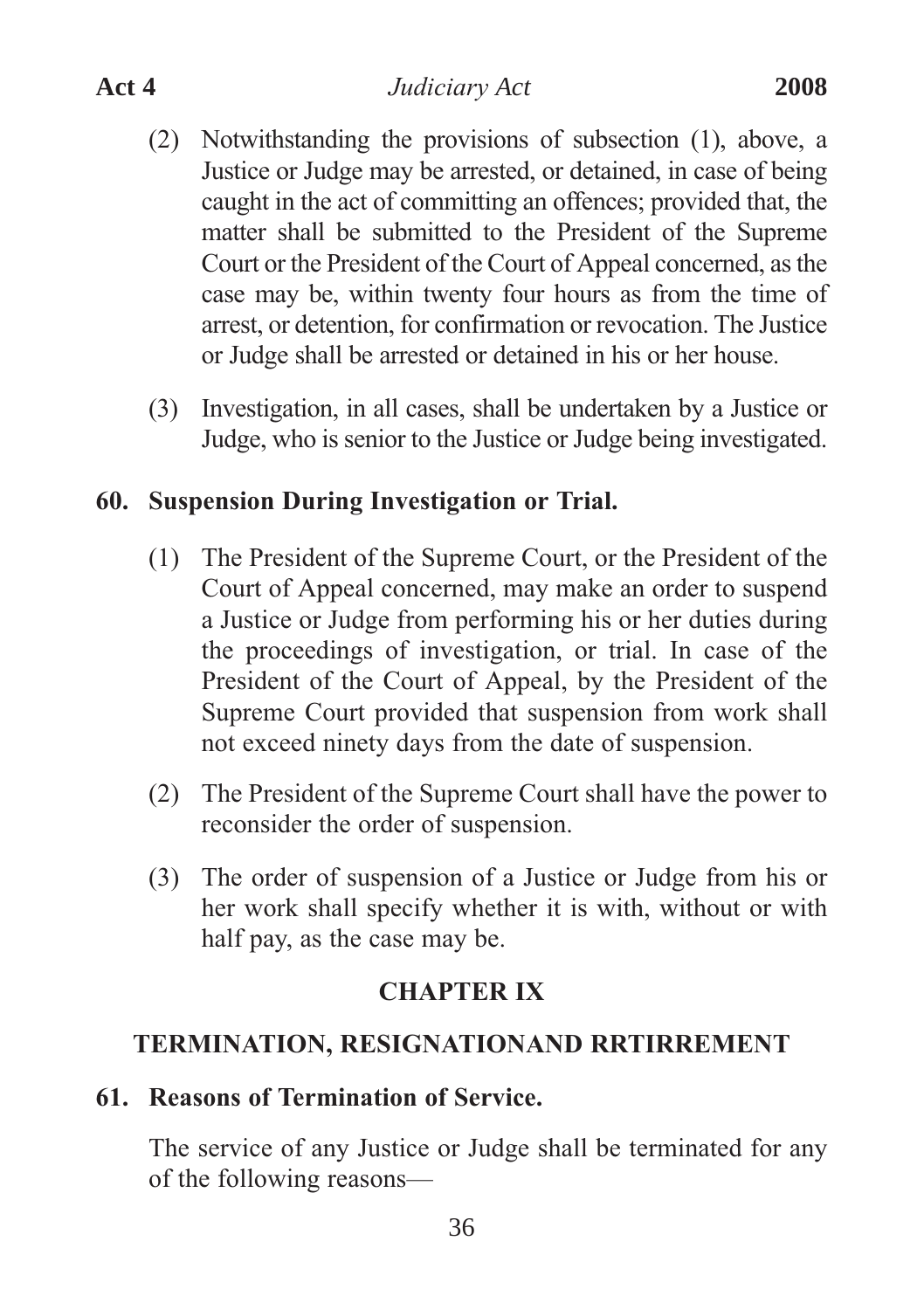- (a) removal or dismissal;
- (b) resignation;
- (c) retirement; or
- (d) death.

### **62. Resignation.**

- (1) The resignation of the Deputy President of the Supreme Court, and the Justices and Judges of all the Courts shall be submitted to the President, through the President of the Supreme Court; and
- (2) The President of Supreme Court shall submit his or her resignation directly to the President.

### **63. Retirement on Pension.**

- (1) a Justice or Judge shall be retired on pension, where he or she has attained seventy years of age.
- (2) retirement upon application of subsection (1), above, shall be by an order issued by the President, on the recommendation of President of the Supreme Court.

### **64. Retirement for Medical Reasons.**

If at any time it appears to the President of the Supreme Court that a Justice or Judge for medical reasons is unable to discharge his or her duties, the Council may recommend to the President to retire the Justice or Judge by an order, and the Council shall notify him or her of such an order; provided that a Medical Commission has certified that he or she is medically unfit.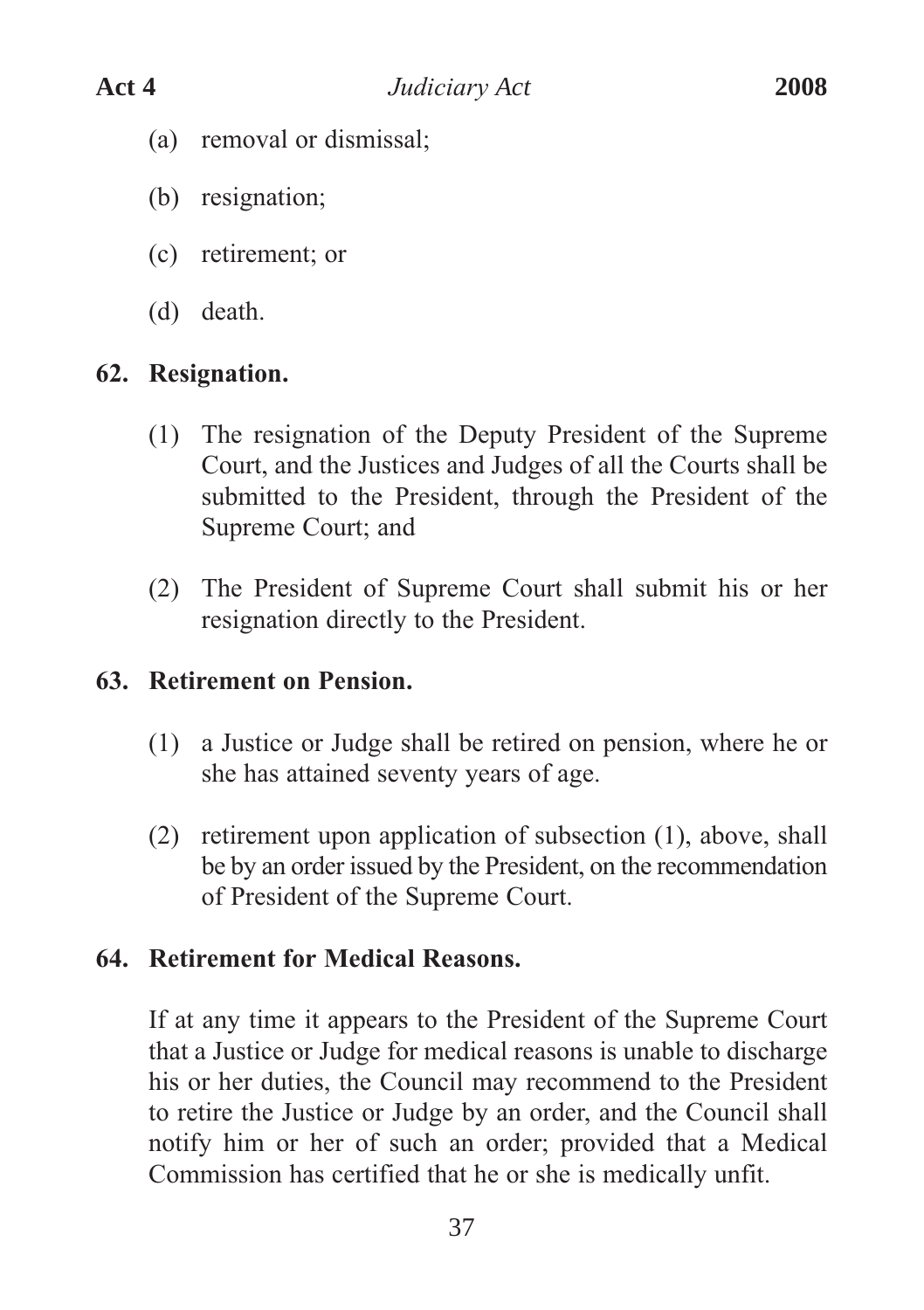#### **65. Prohibition of Work in Advocacy.**

- (1) The President of the Supreme Court and his or her Deputy shall, after termination of his or her service, be prohibited from working as an advocate, during the two years subsequent to termination of service; he or she shall be granted, during the same period, all the emoluments and privileges of that office.
- (2) Justices of the Supreme Court and Courts of Appeal after termination of service, shall be prohibited from working as advocates during one year subsequent to termination of their service; they shall be granted, during the same period, all the emoluments and privileges of that offices.

#### **CHAPTER X**

#### **BENEFITS**

#### **66. Annual Leave.**

- (1) A Justice or Judge shall be entitled to annual leave inside the country at the expense of the Judiciary.
- (2) Without prejudice to the generality of subsection (1), above, the President, Deputy President and Justices of the Supreme Court and Courts of Appeal shall be entitled to annual leave outside the country, at the expense of the Judiciary.
- (3) The courts shall have an annual leave, the duration of which, the date of commencement and the manner of regulating the work shall be specified by regulations.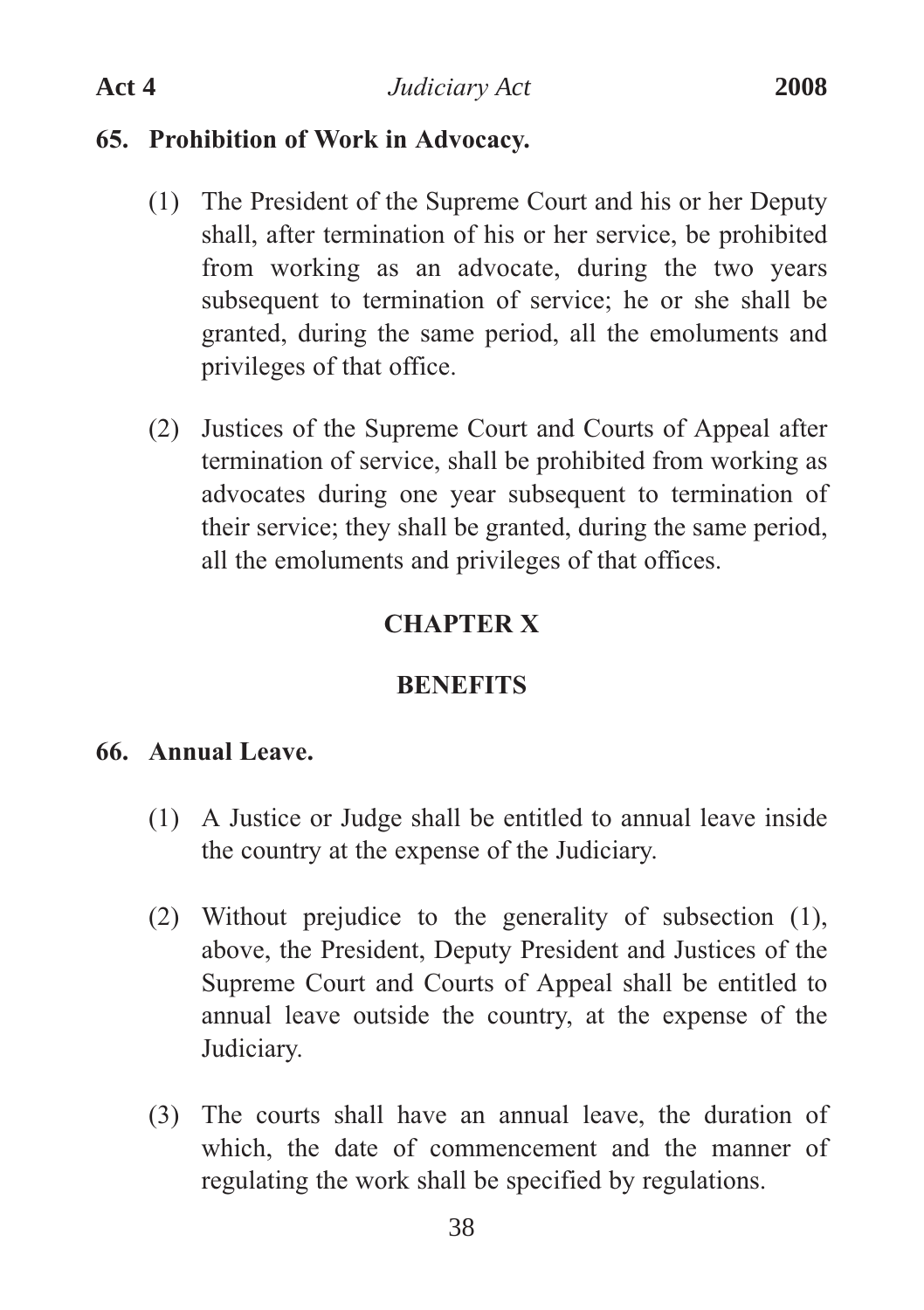# **67. Leave Without Pay.**

- (1) A Justice or Judge, who has spent effective judicial service, not less than five years, may be granted a leave without pay, by a decision of the President of Supreme Court, based on sufficient cause, upon the request of the Justice or Judge.
- (2) The leave without pay shall be granted to a Justice or Judge once, for a period not exceeding three years. Upon granting the Justice or Judge a leave without pay, his or her post shall be deemed to be vacant.

# **68. Medical Treatment of Justices or Judges.**

- (1) A Justice or Judge and his or her family shall be entitled to free medical treatment inside and outside the country; provided that medical treatment outside the country shall be on the recommendation of Southern Sudan Medical Commission.
- (2) Female Justices or Judges shall be entitled to three months maternity leave.

### **69. Pensions of Justices and Judges.**

Pension of Justices and Judges shall be governed by Southern Sudan Judges pension's law.

### **70. Identity Cards.**

A Justice or Judge shall have an identity card, which shall be an official document, for the purpose of his or her identity, and acceptance of which shall be mandatory to Government bodies, and shall be renewable every two years for Justices and Judges who are still in active service.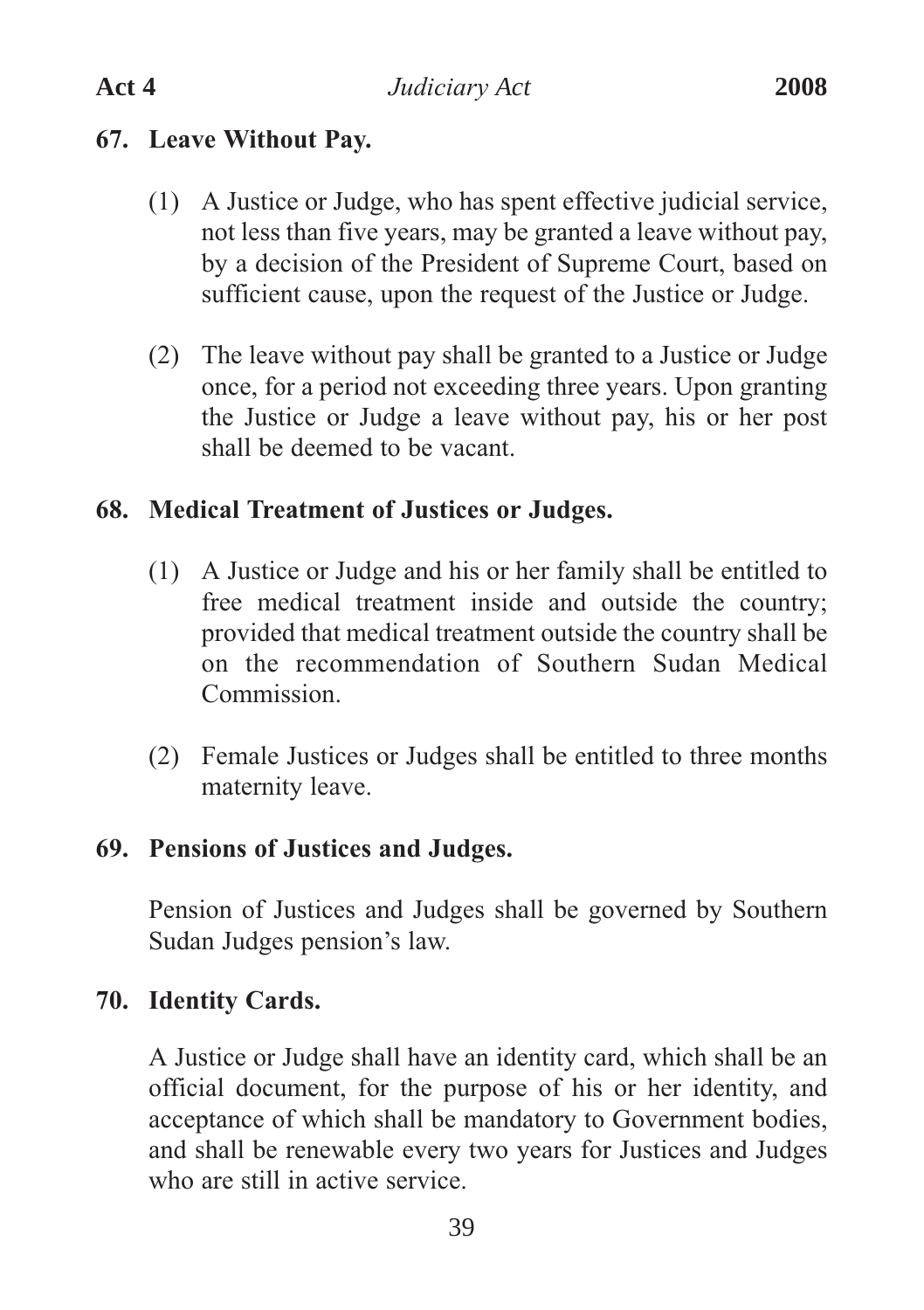#### **71. Annual Allowances.**

Justices and Judges, shall be entitled to annual allowances provided for in circulars issued by the President.

# **72. Additional Retirement Benefits.**

- (1) The President of the Supreme Court and his or her Deputy, and Justices of Supreme Court, shall continue to enjoy the right to have diplomatic passports, after their retirement.
- (2) The President, Deputy President and the Justices of the Supreme Court shall, after their retirement on pension, be entitled to one, two way, air travel ticket, once annually, inside and outside the Sudan, on condition that they are not re-engaged by the State.
- (3) After their retirement on pension, the President of the Supreme Court and his or her Deputy, and the Justices of the Supreme Court shall be entitled to—
	- (a) the cost of treatment for themselves inside the Sudan; or
	- (b) the cost of treatment for themselves outside Sudan, where the Medical Commission recommends the same; and
	- (c) the cost of travel of the accompanying person, in case of treatment outside the Sudan, where the Medical Commission recommends the same.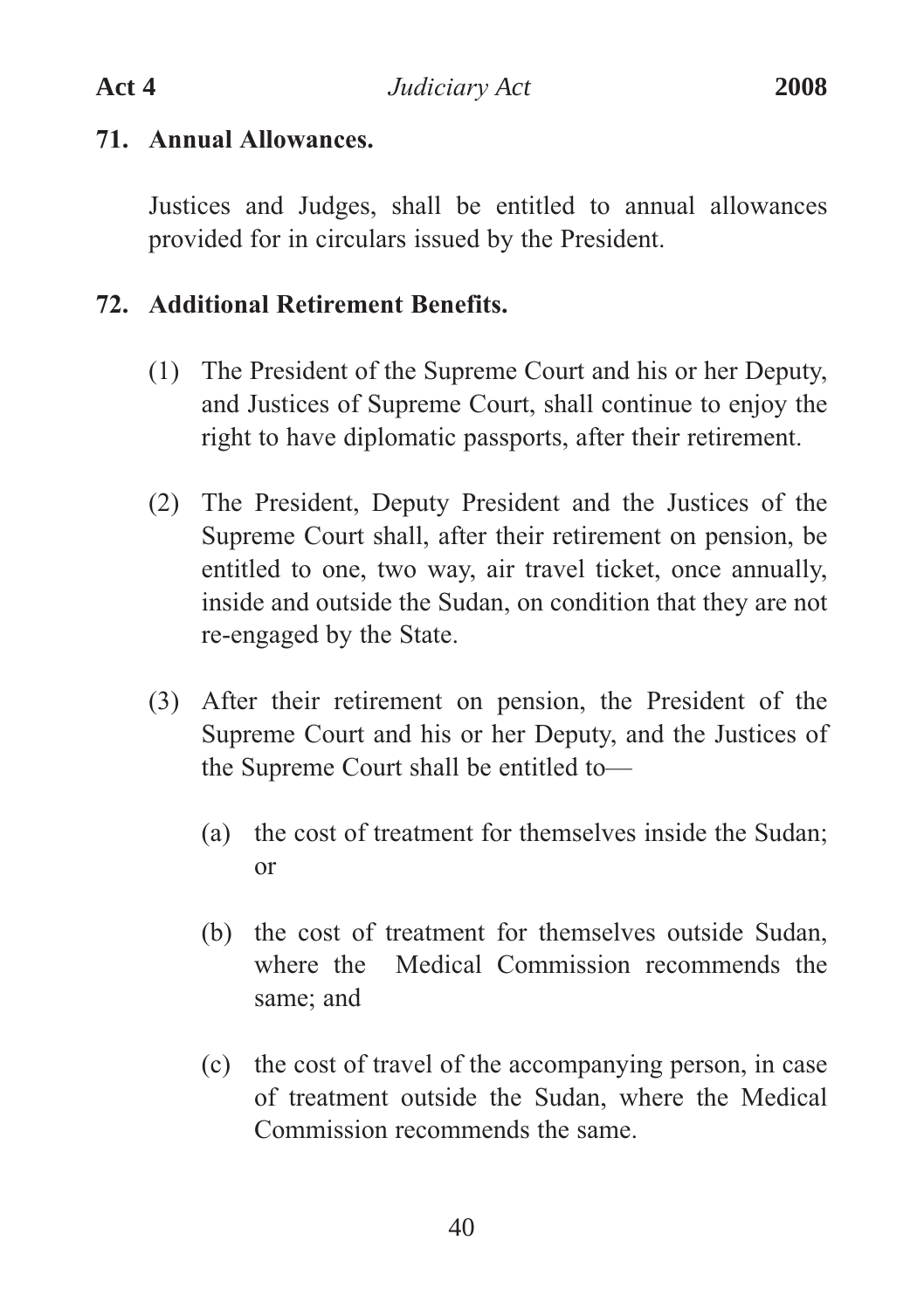# **CHAPTER XI**

# **FINANCIAL PROVISIONS**

# **73. Operational Principle.**

The Judiciary shall operate its finances in accordance with sound financial principles and practices and shall in that respect ensure that its budget is sufficient to meet its expenditures, including payment of operational cost.

# **74. Sources of Funding.**

- (1) The main source of funding for the Judiciary shall be those funds received through the annual budget allocations, approved in accordance with the budget procedures established by the Government.
- (2) Each year, the Judiciary shall submit for approval a budget, in accordance with the Government budget process, for the next fiscal year.
- (3) Without prejudice to the provisions of subsection (1) above, the Judiciary may obtain additional financial support from international donor agencies and any other source approved by and through the Ministry of Finance and Economic Planning.

### **75. Bank Accounts.**

- (1) The Judiciary shall open and operate bank accounts as may be necessary for the performance of its functions.
- (2) The Deputy President of the Supreme Court or such other person as may be designated by the President of the Supreme Court, shall ensure that any money received by or on behalf of the Judiciary are safely kept and deposited into a bank account as soon as practicable.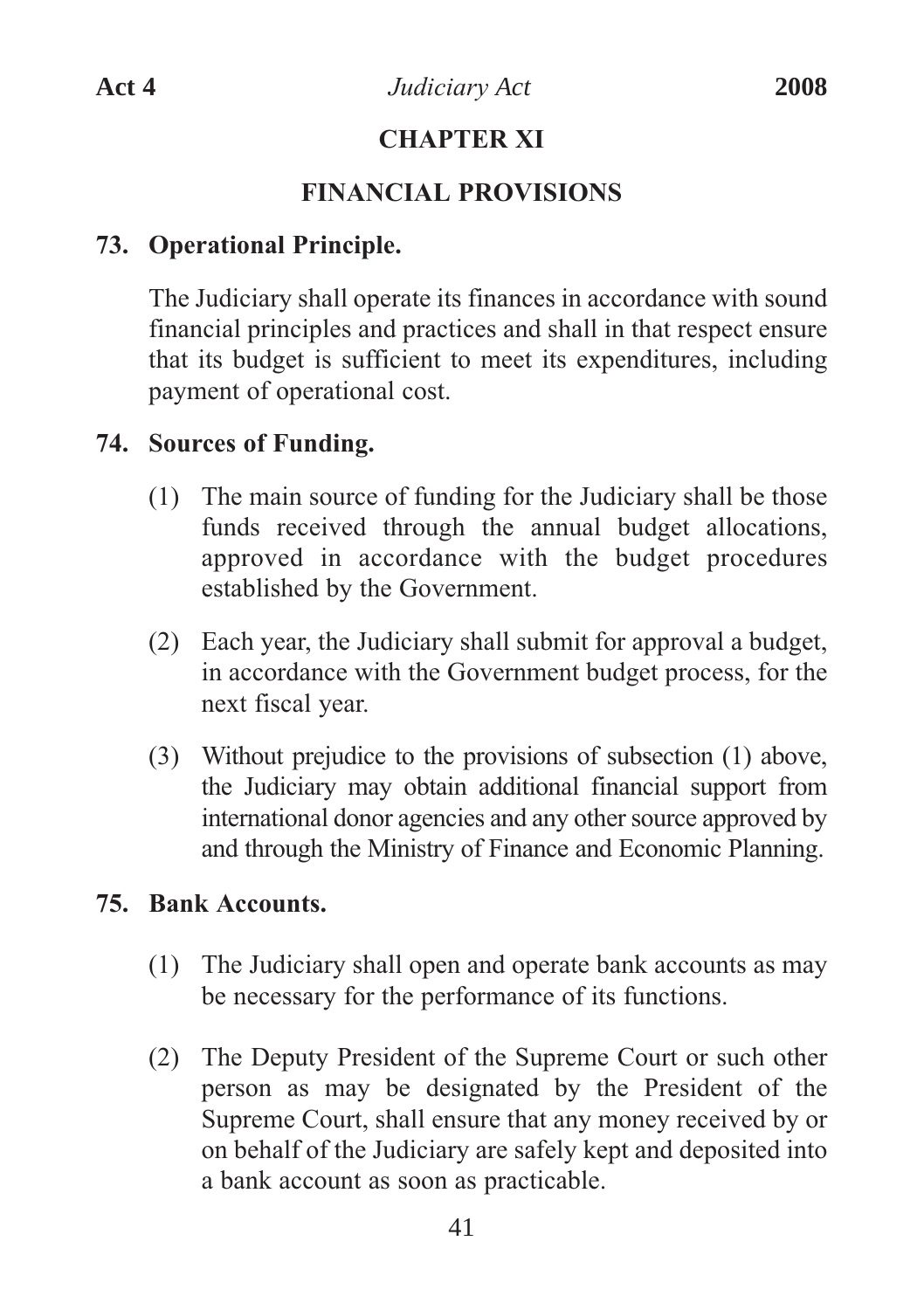(3) The Deputy President of the Supreme Court shall ensure that no money is withdrawn from, or paid out of any of the Judiciary's bank accounts without authorisation.

# **76. Fiscal Year.**

The fiscal year of the Judiciary shall be a period of twelve months commencing on such date in each year as determined by the financial laws of the Government of Southern Sudan.

### **77. Accounts.**

- (1) The President of the Supreme Court shall keep proper books of accounts and records of all the financial transactions of the Judiciary.
- (2) The President of the Supreme Court shall prepare and submit a financial report for the previous financial year, in accordance with the laws and/or regulations of the GoSS. The report shall include—
	- (a) a financial statement of income and expenditure during the financial year;
	- (b) a statement of assets and liabilities of the Judiciary for the fiscal year submitted to and audited by the Auditor General; and
	- (c) a Financial Audit Report.

# **78. Audit.**

(1) The President of the Supreme Court shall in each fiscal year, ensure that the accounts of the Judiciary are audited by the Auditor General's Chamber or any other audit firm whom the Auditor General may authourise.